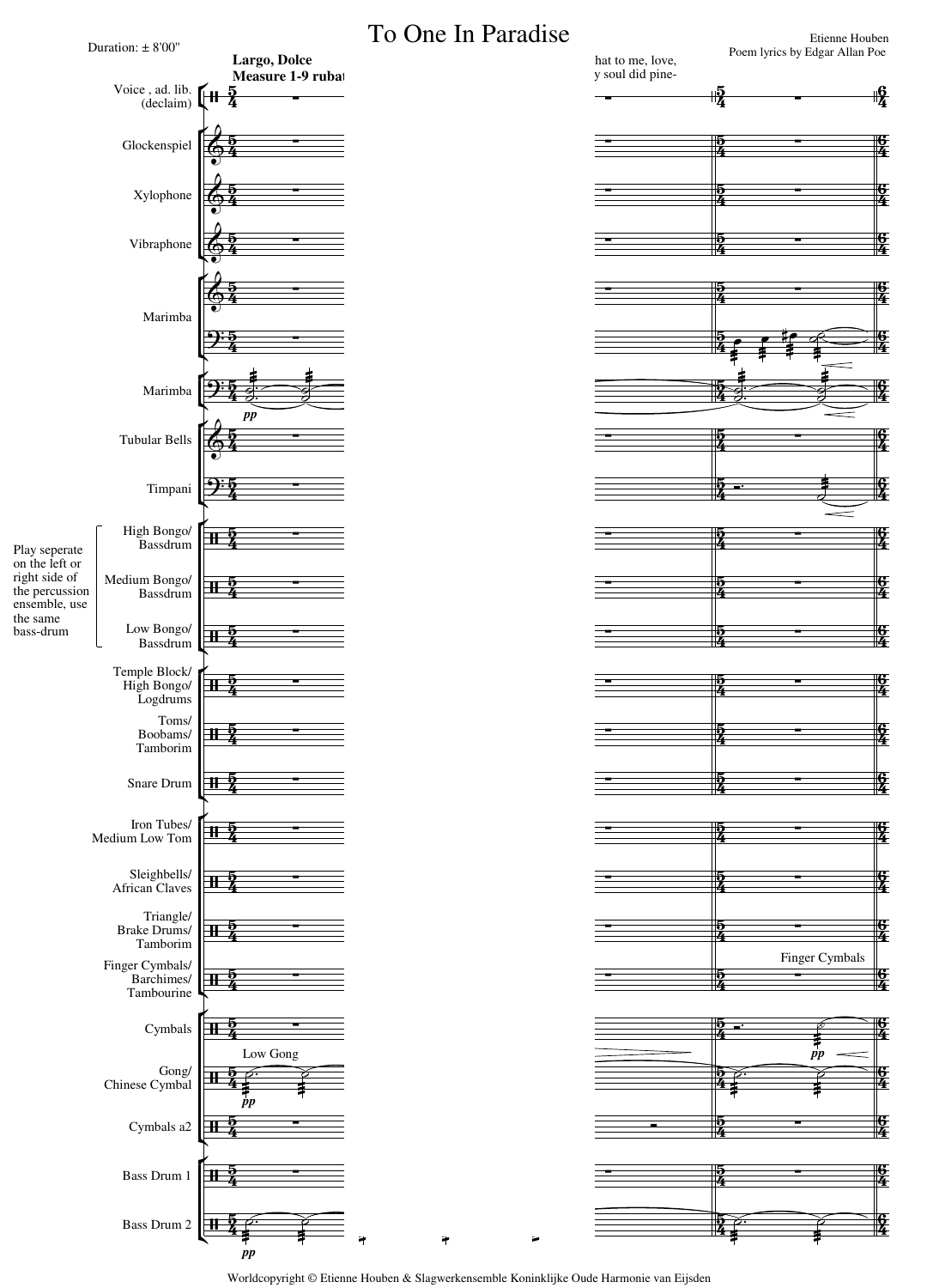



l

=

Ŧ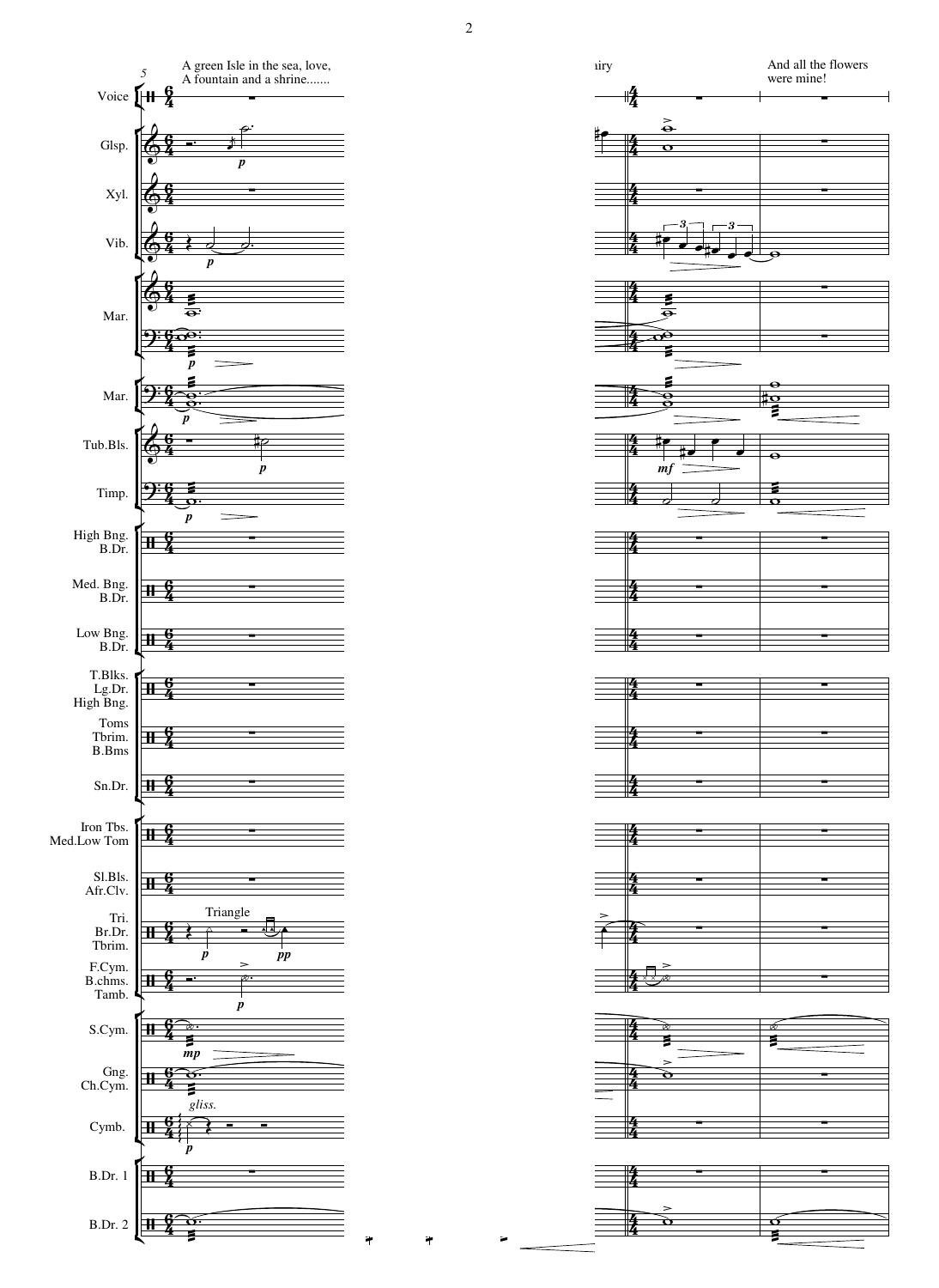



l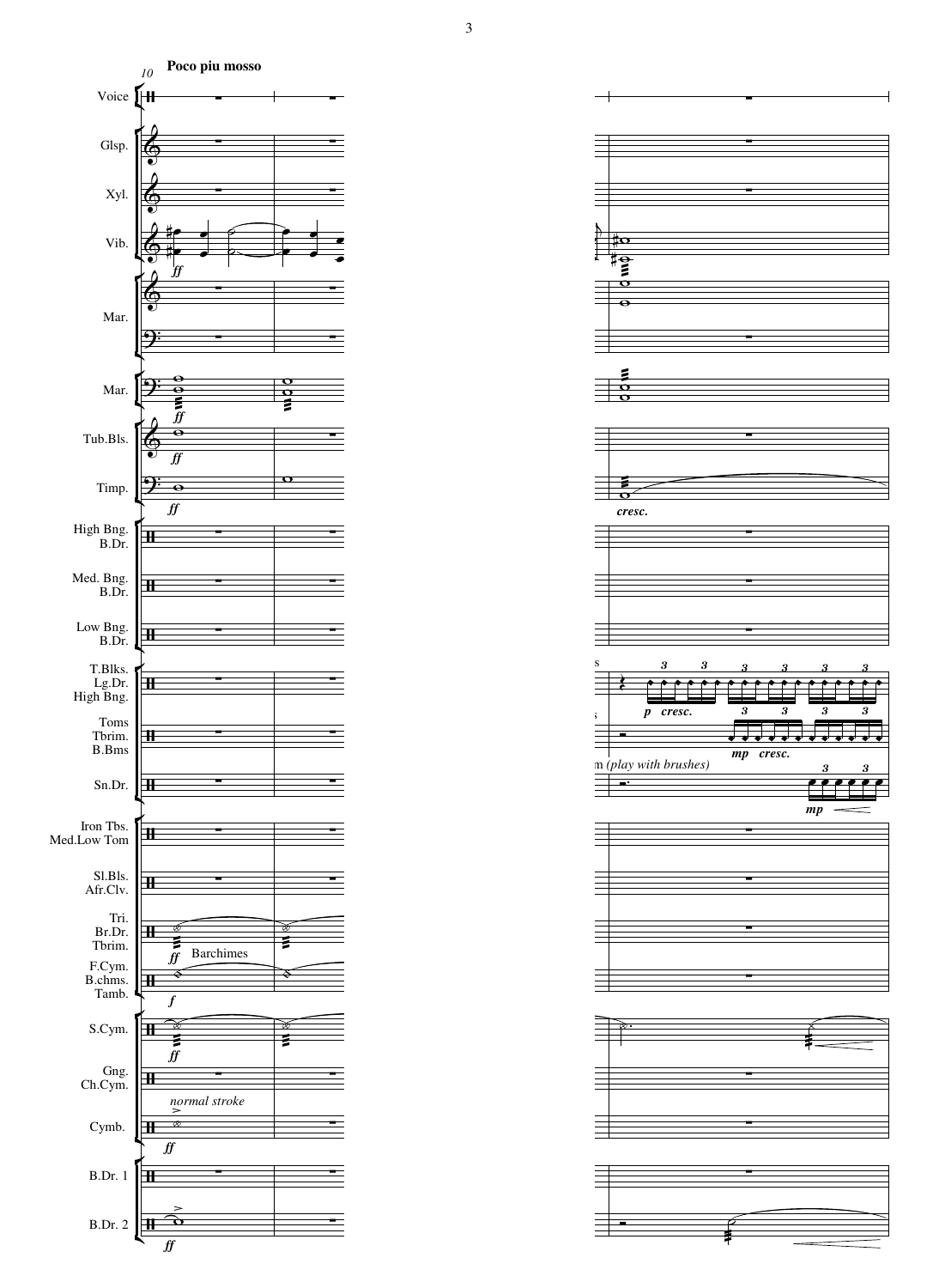



,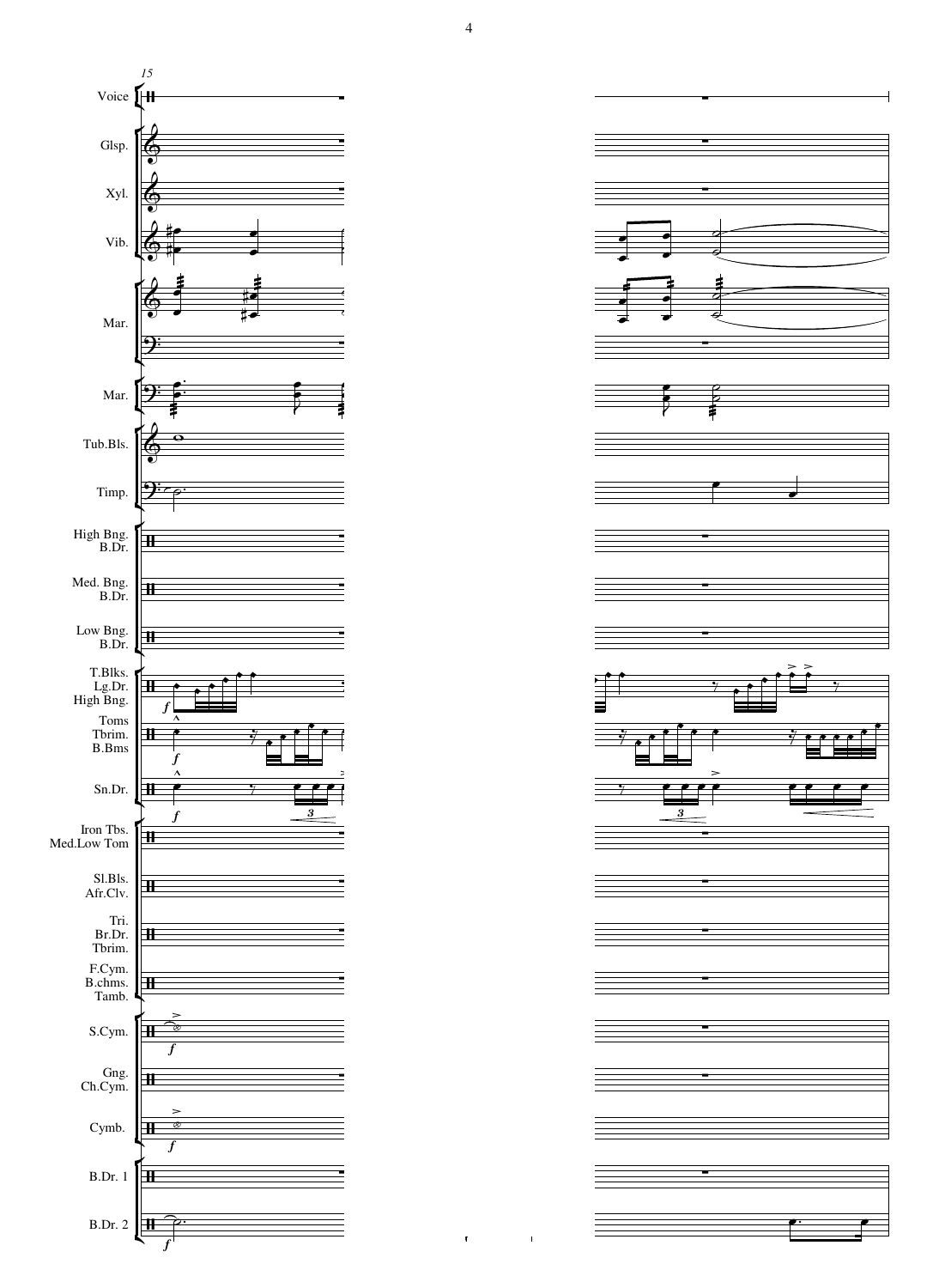



*cresc.*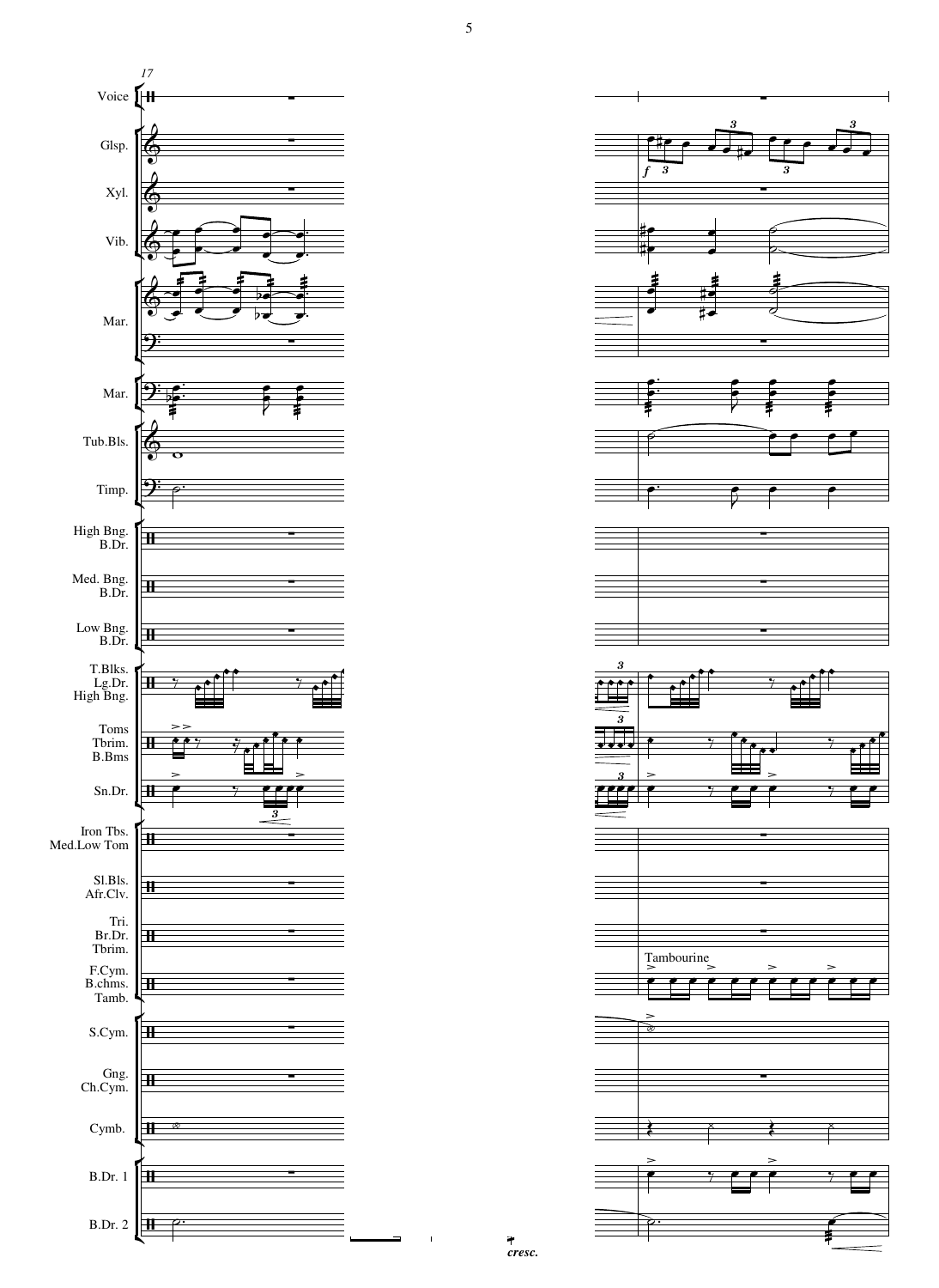

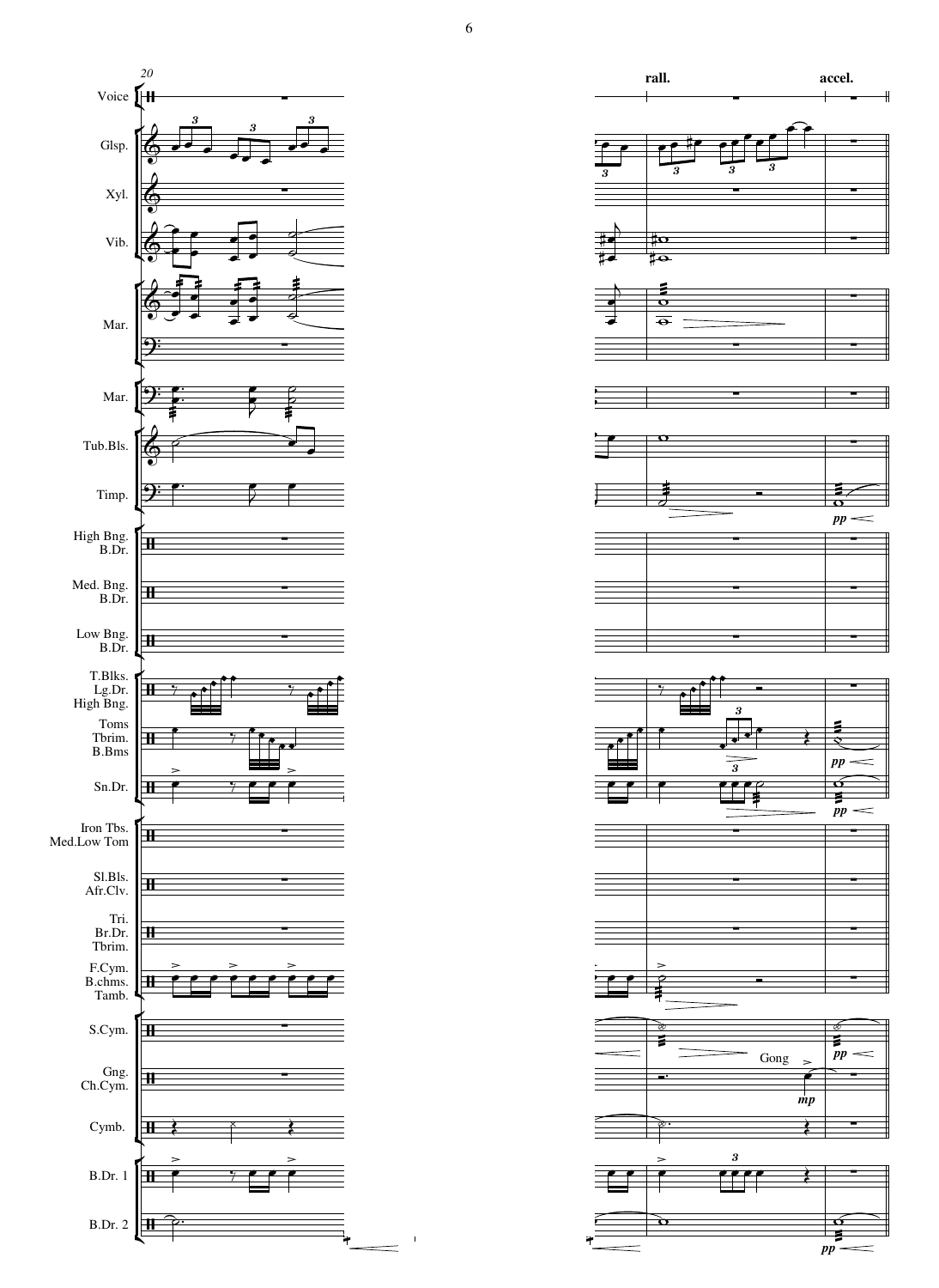



ó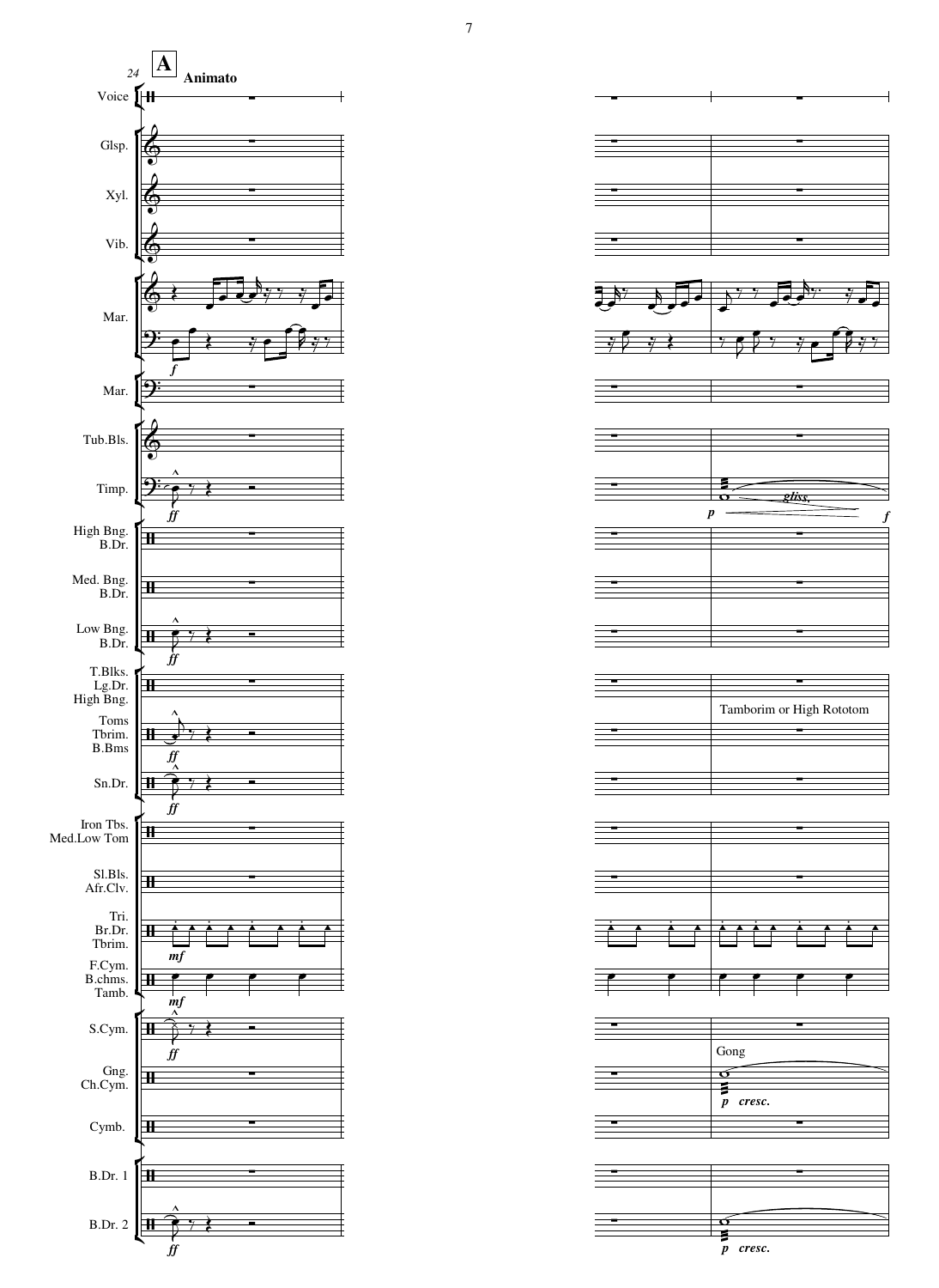

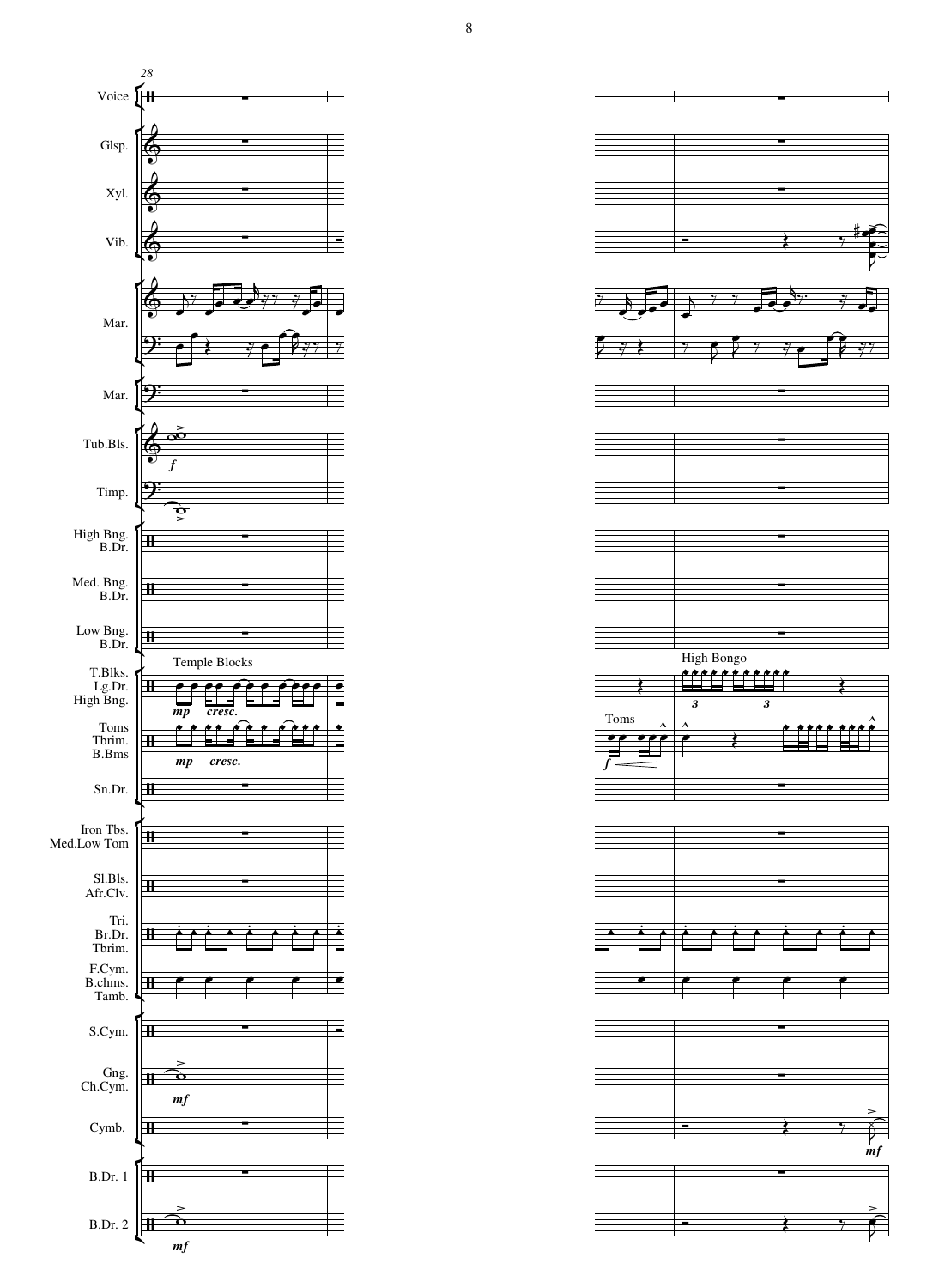

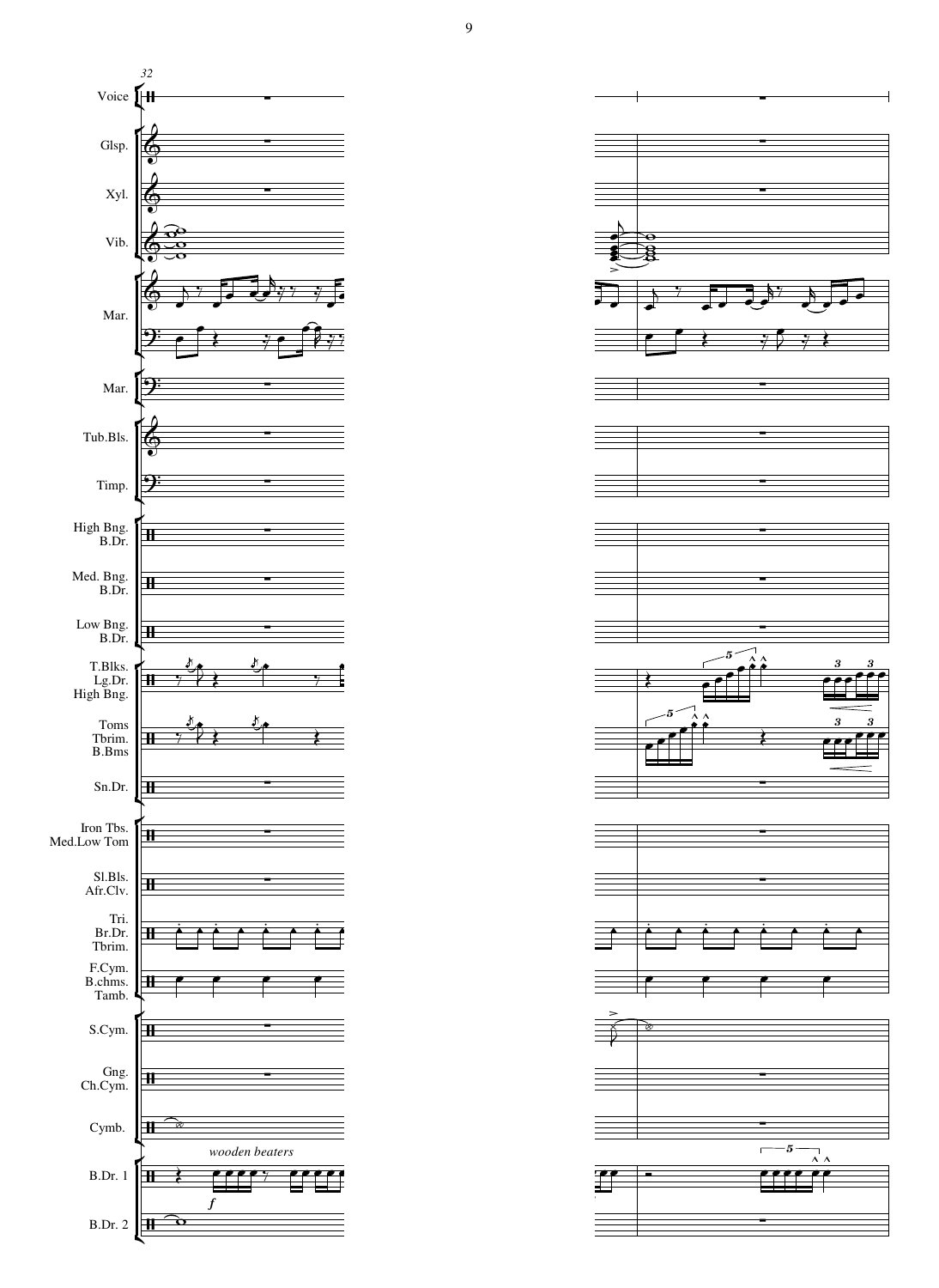



*f*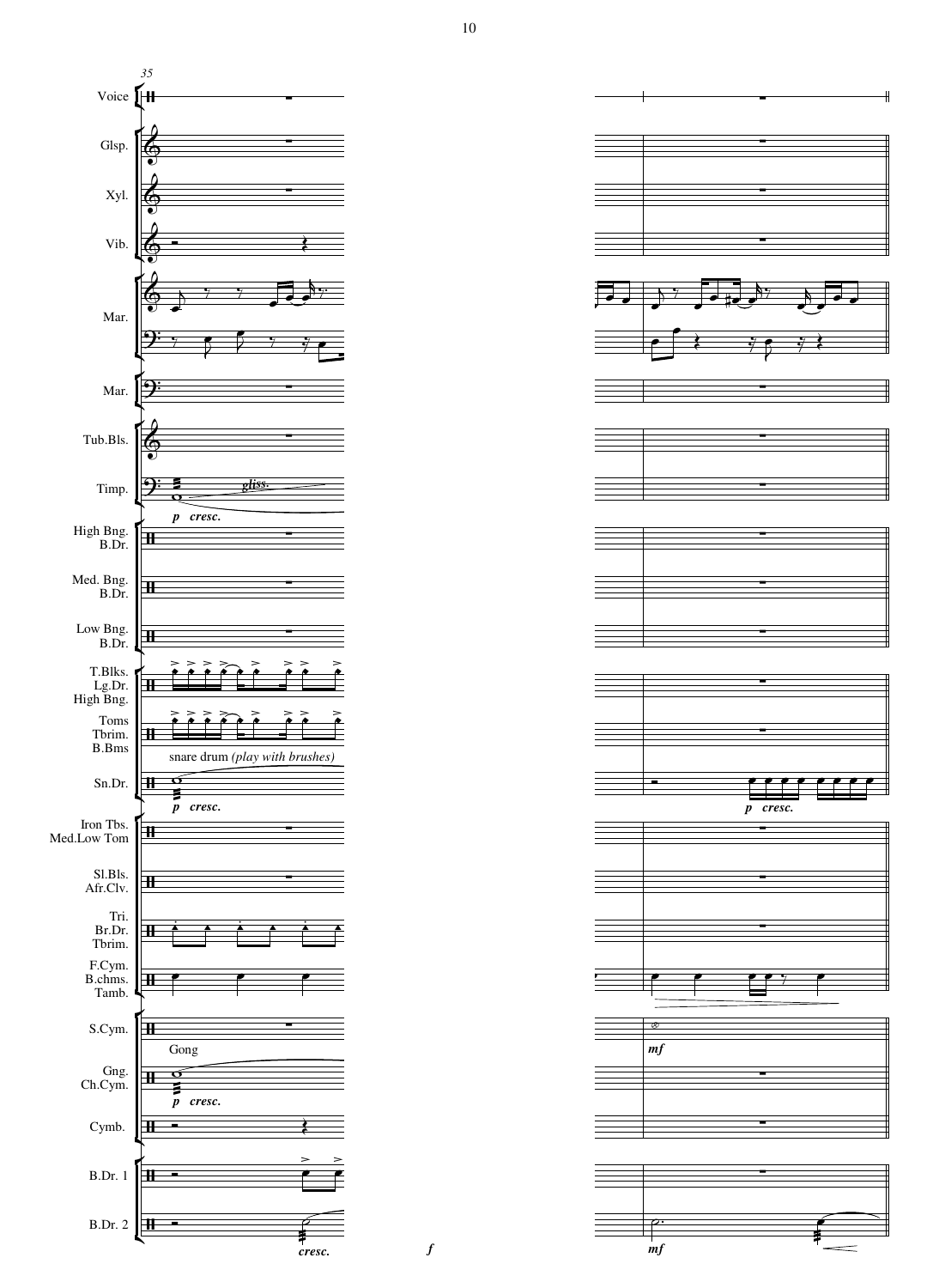

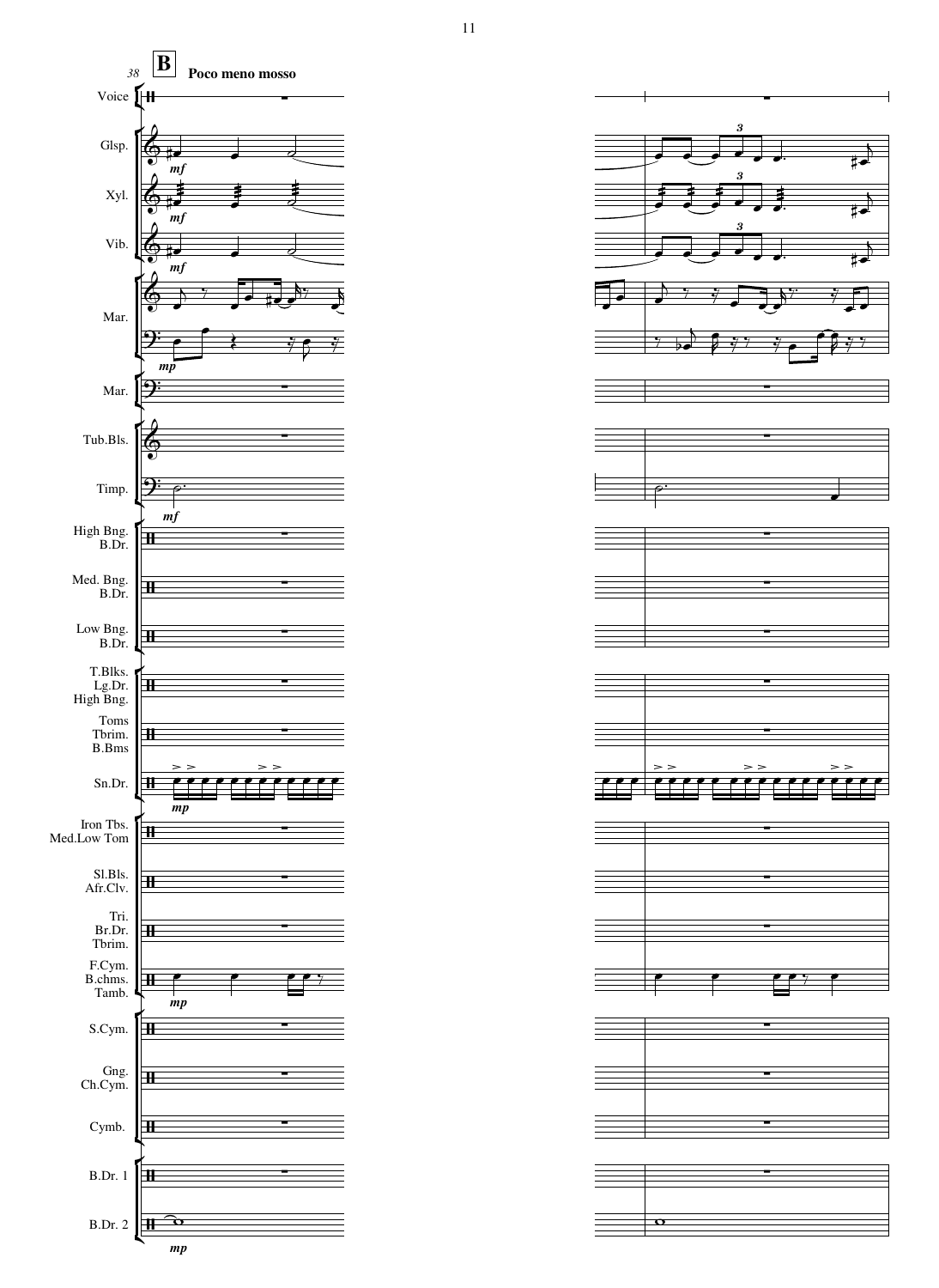



*mf*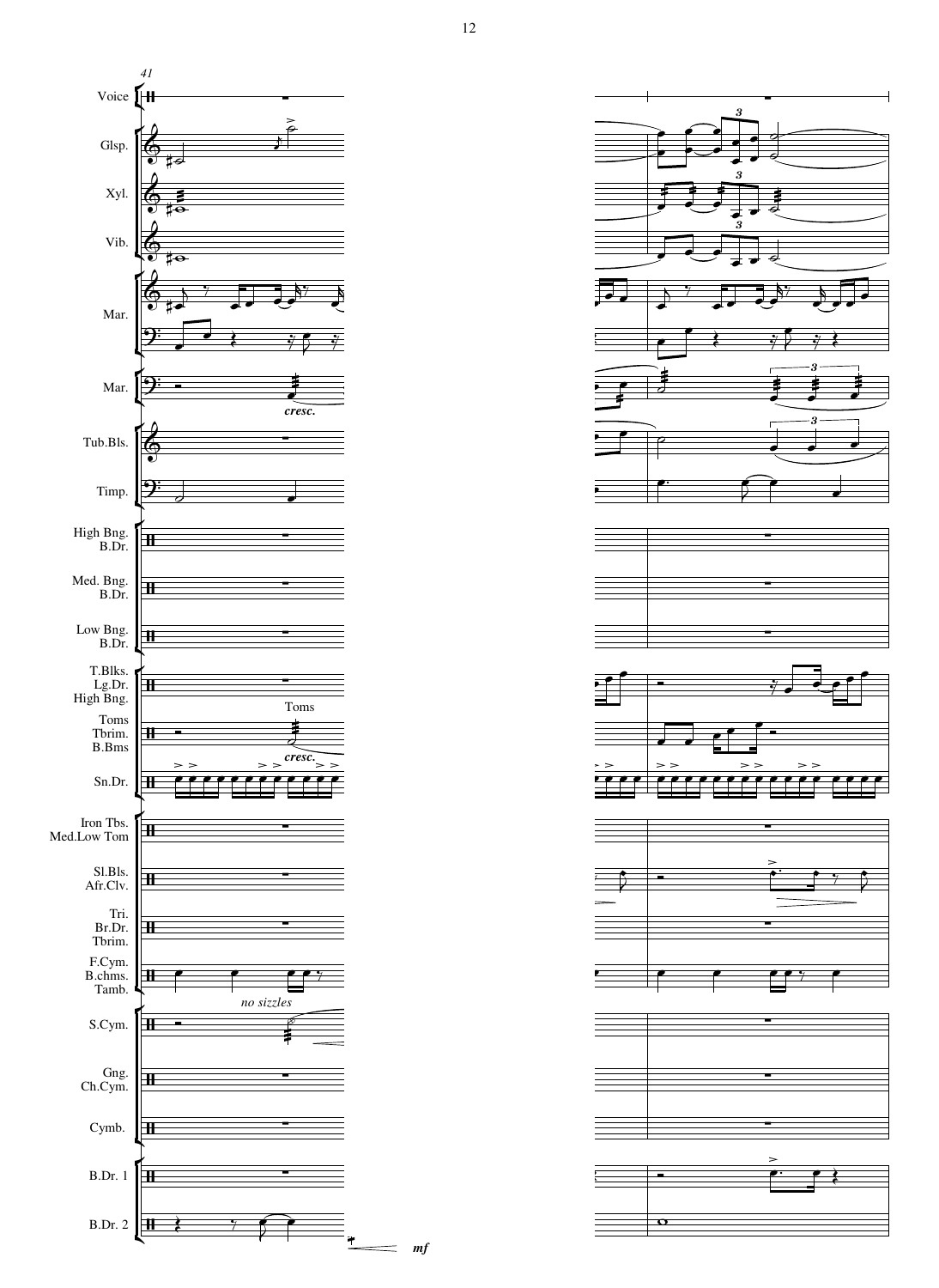



,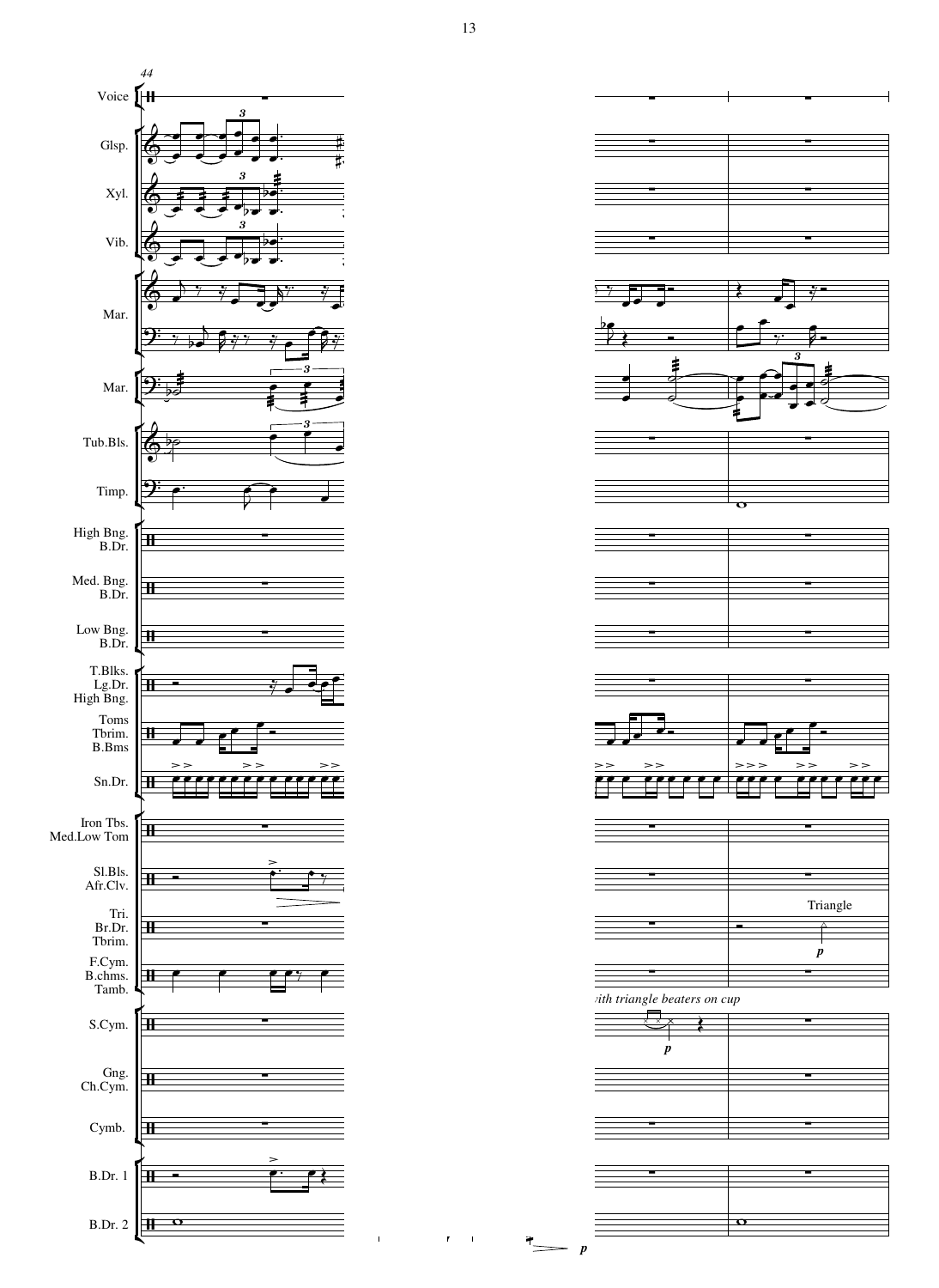



*mp*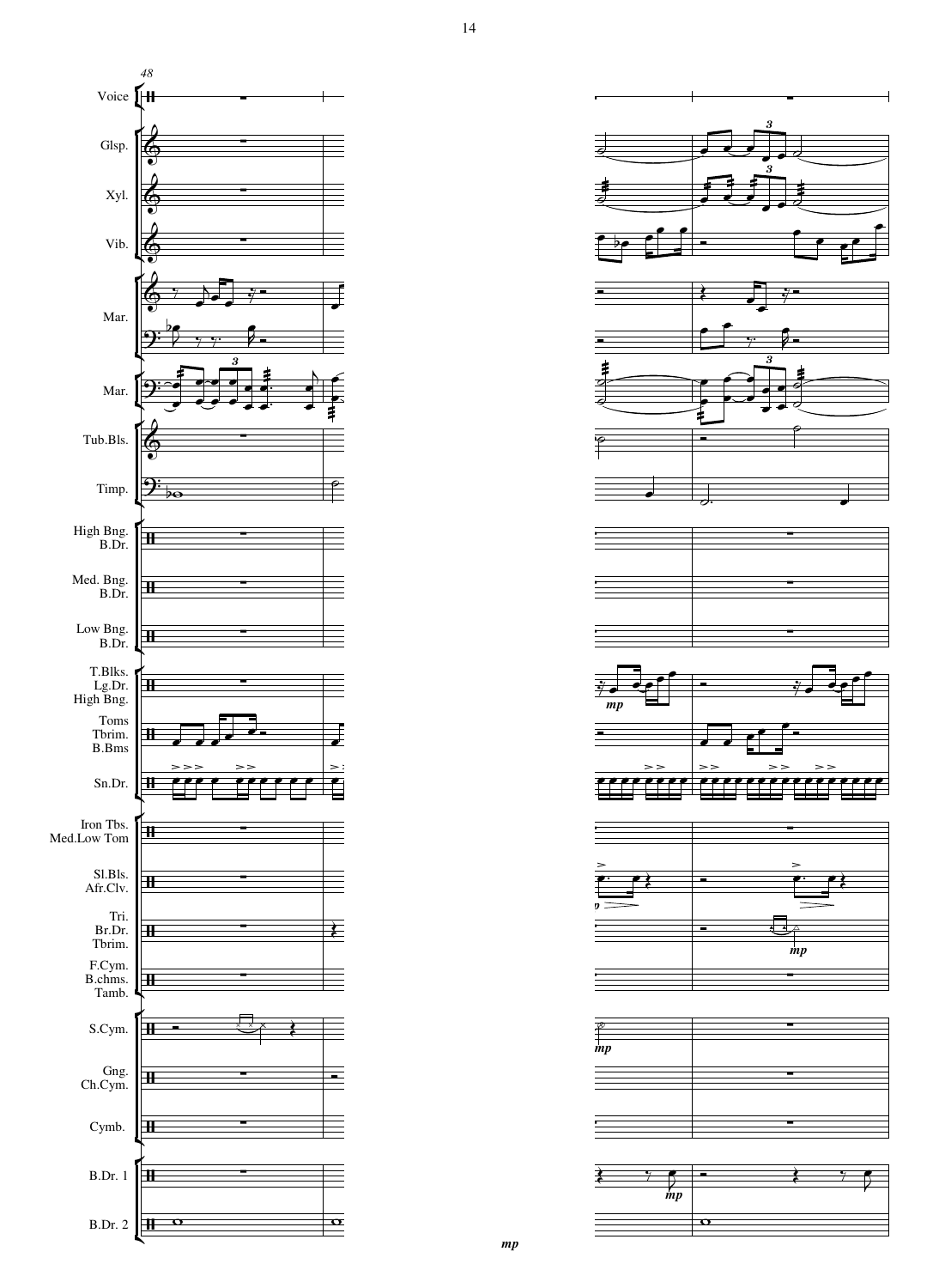



Ŧ.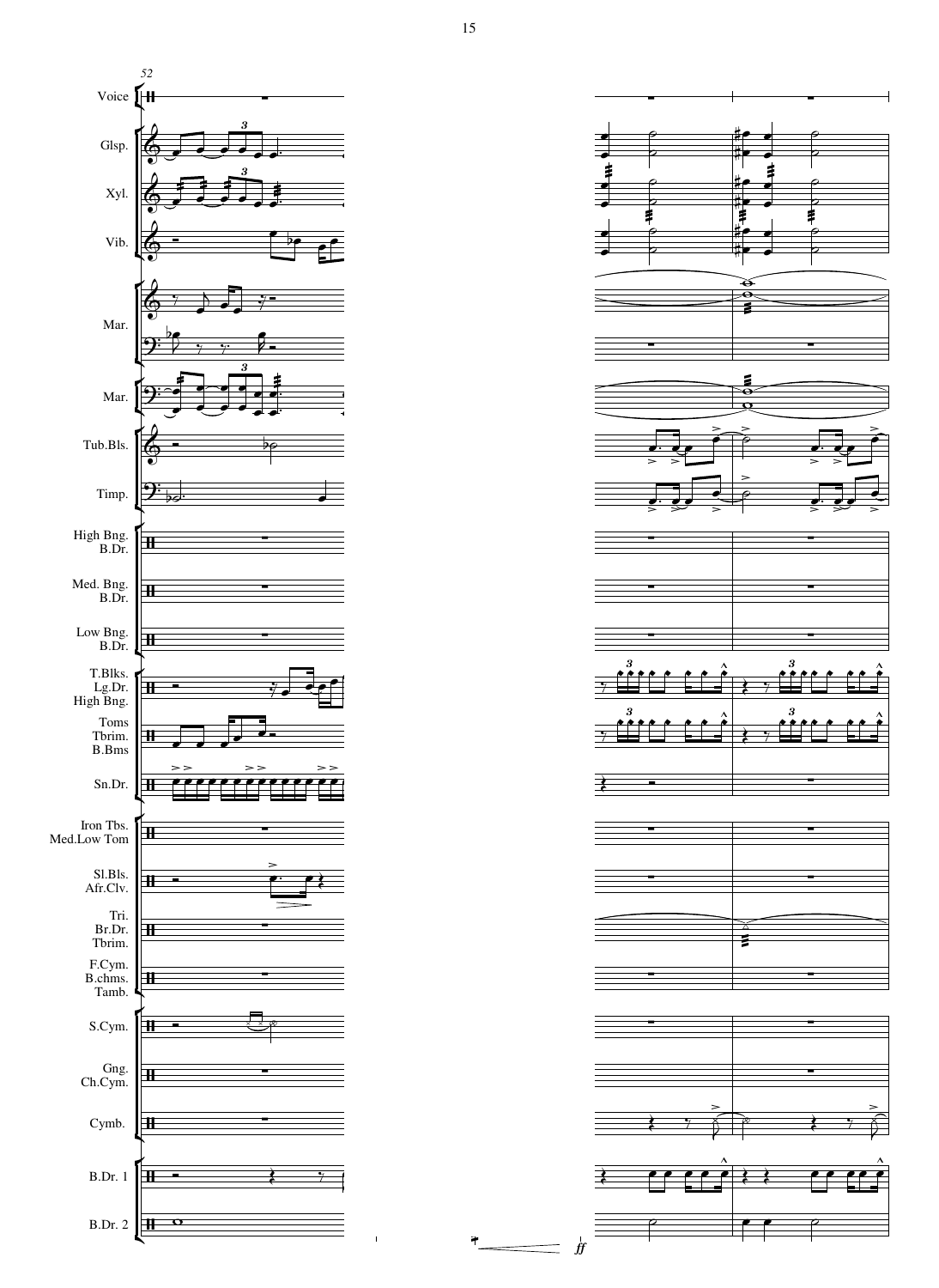



l

*pp*

l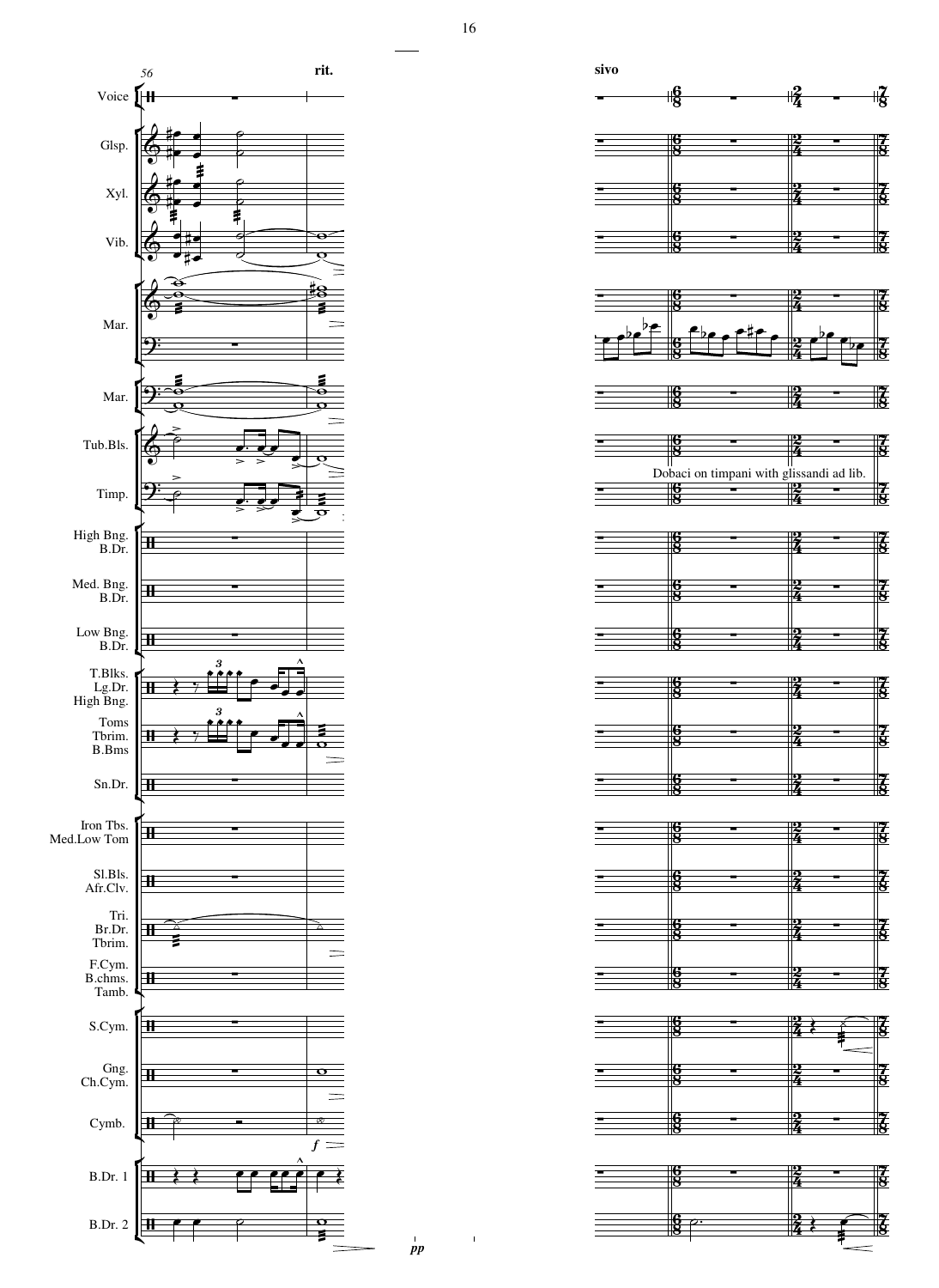



l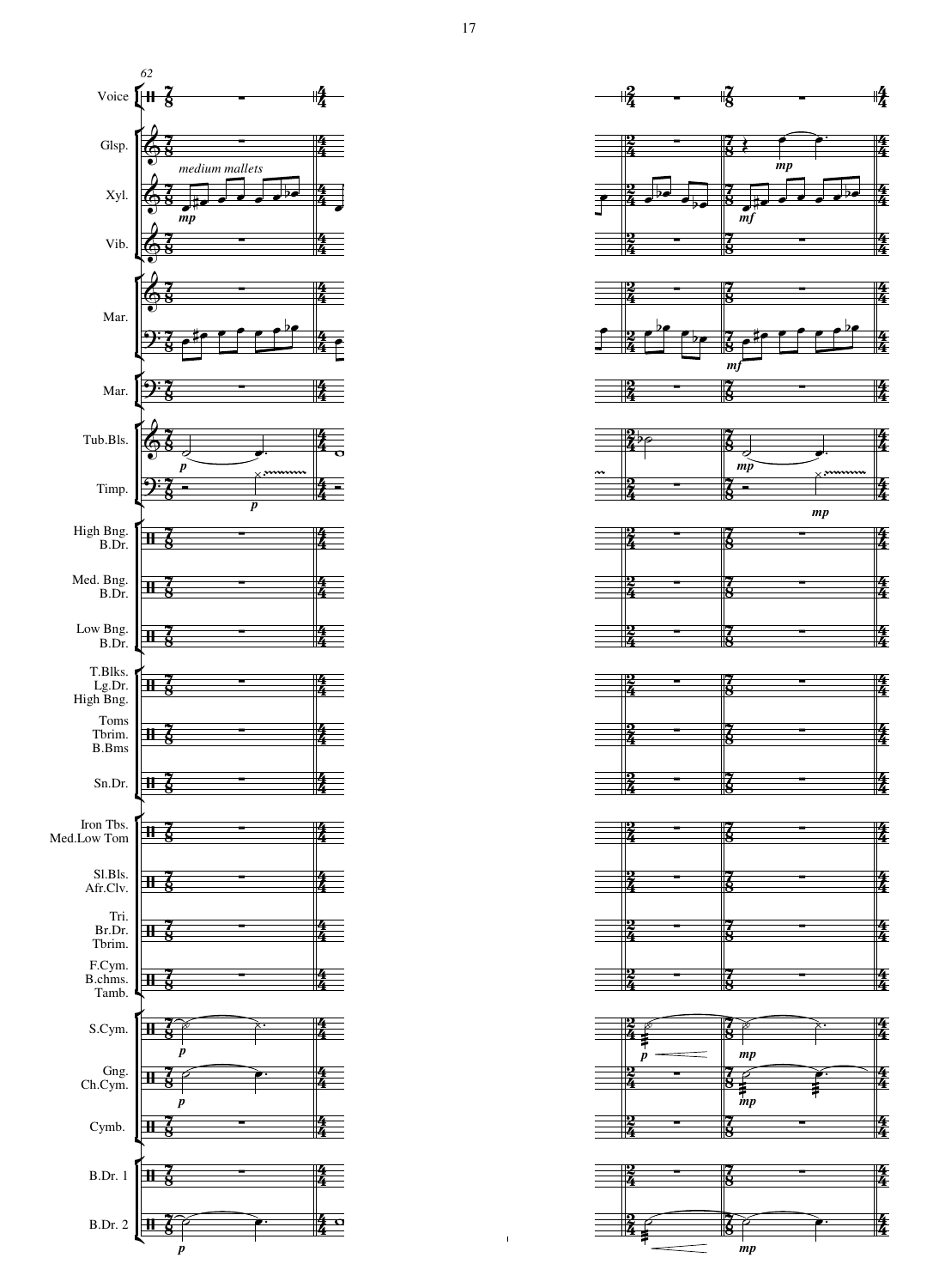



 $\overline{\mathcal{F}}$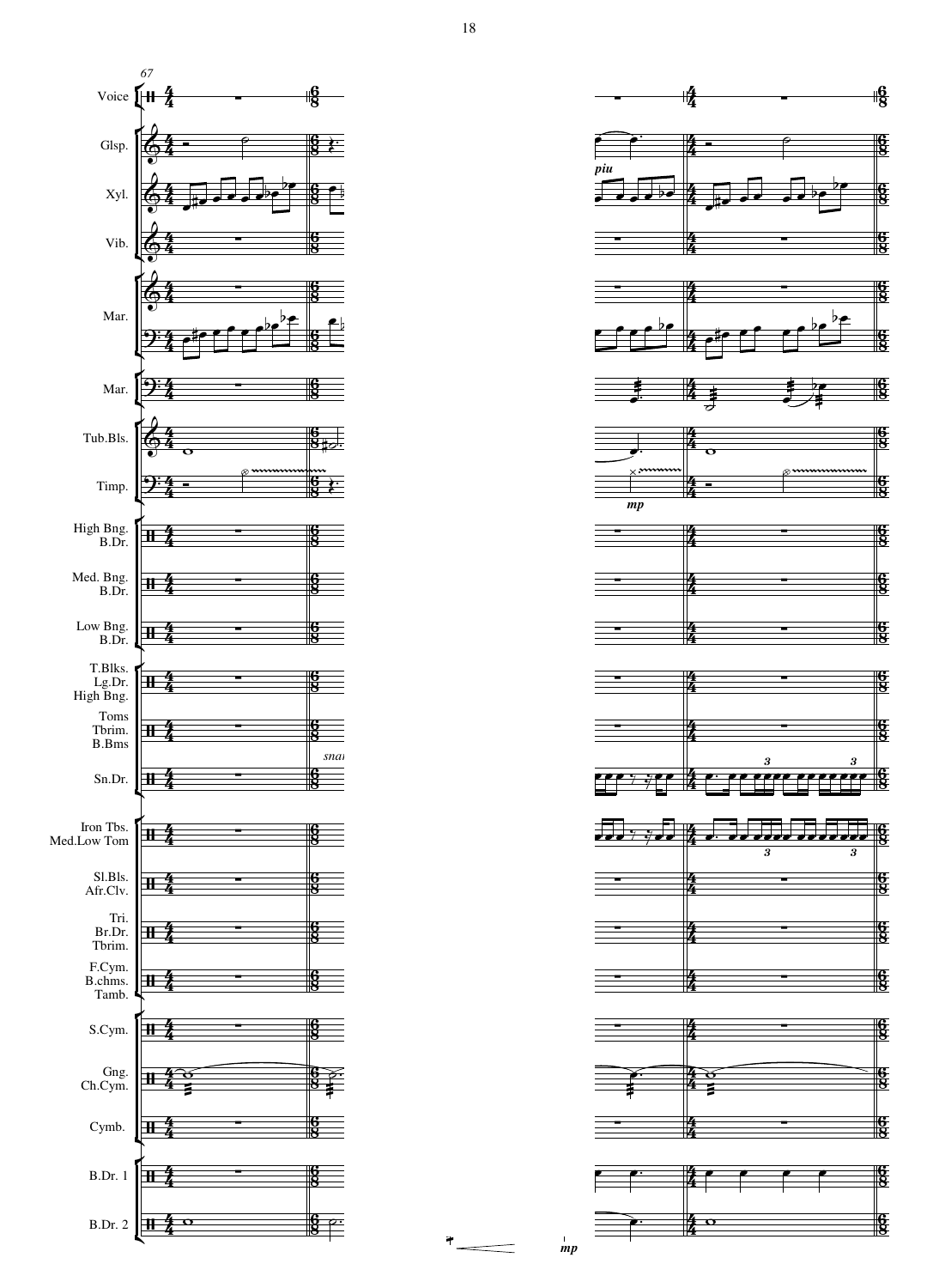

*mf*

Ŧ

 $\sim$ 



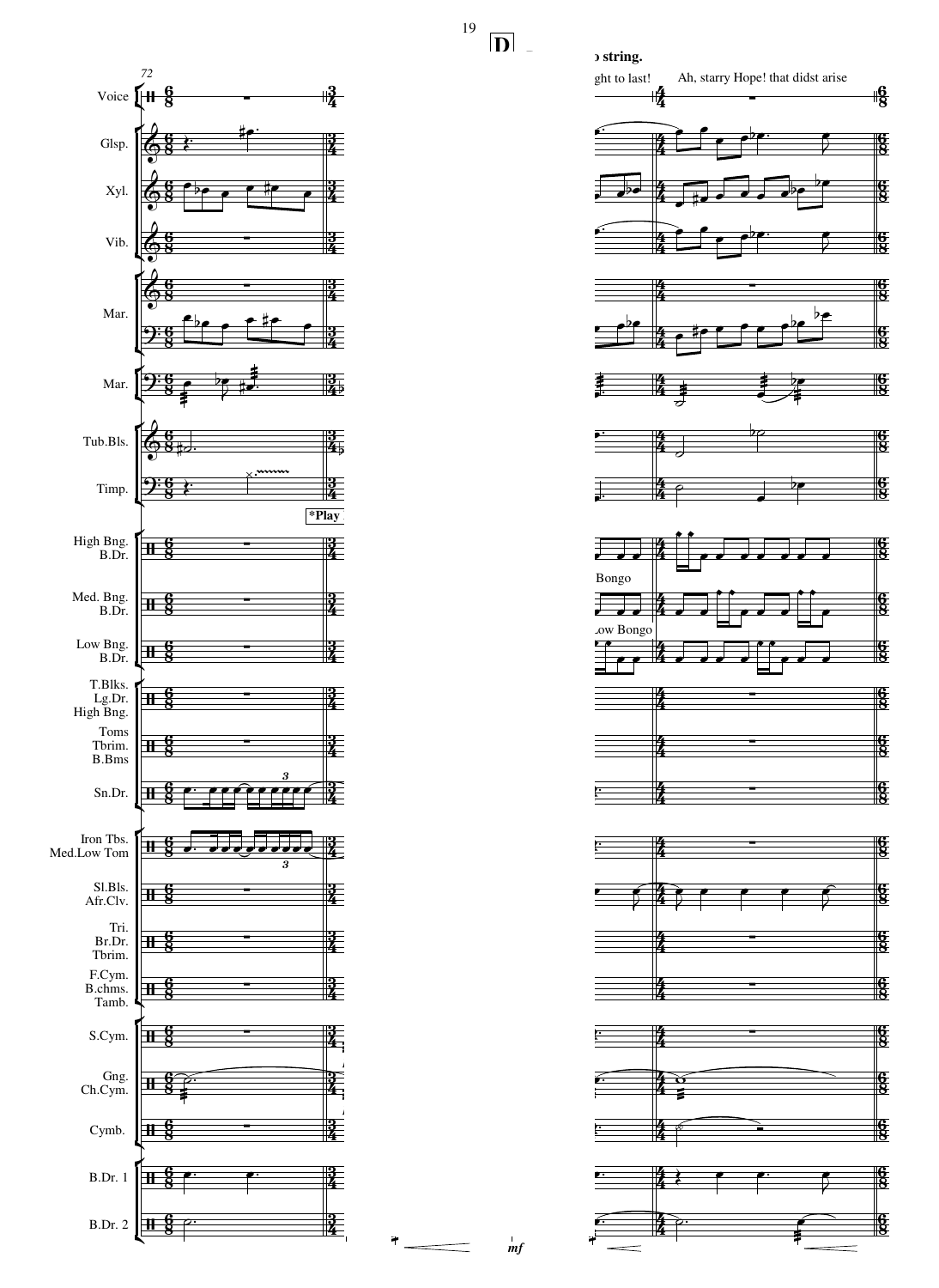

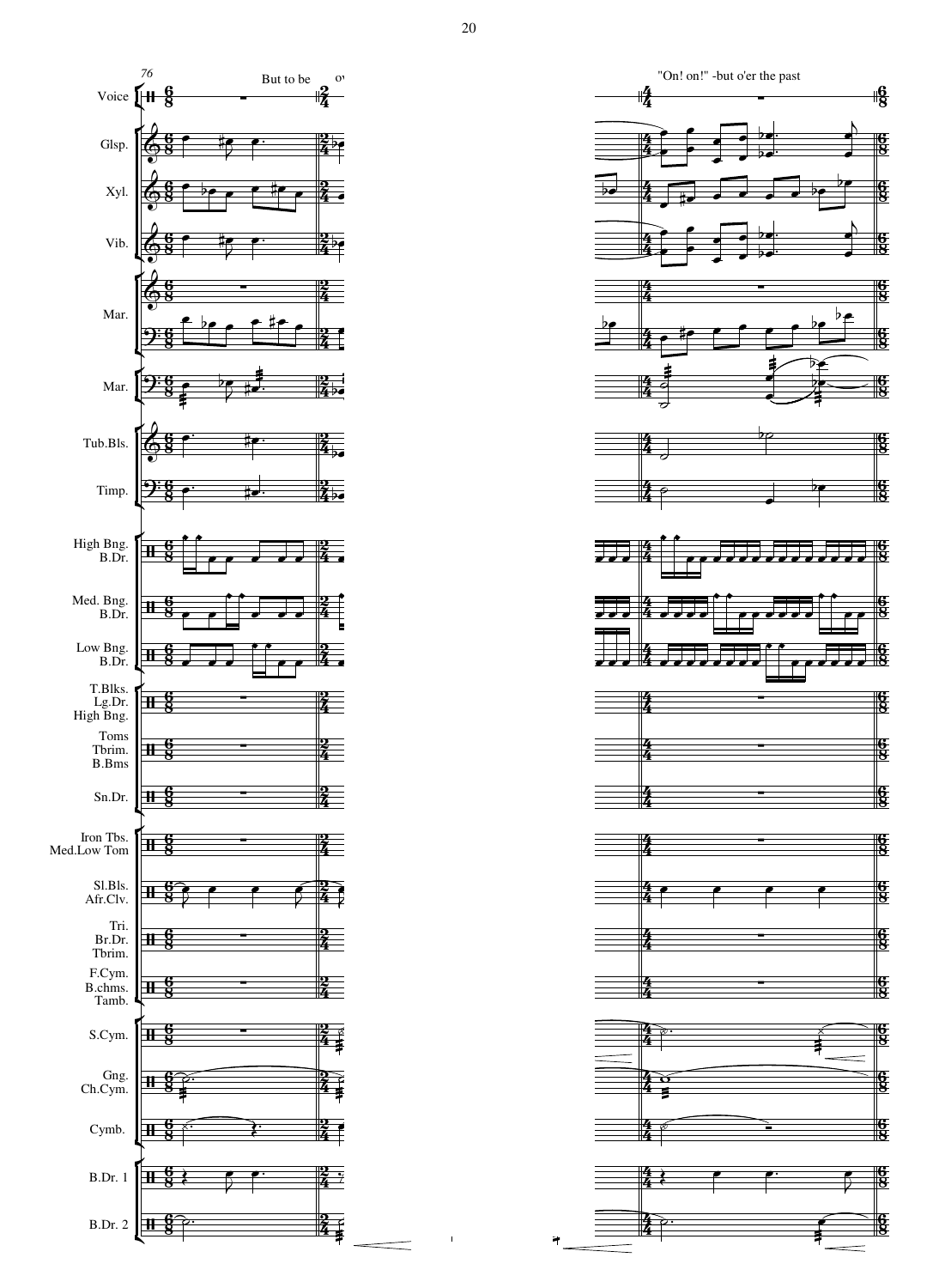



*p*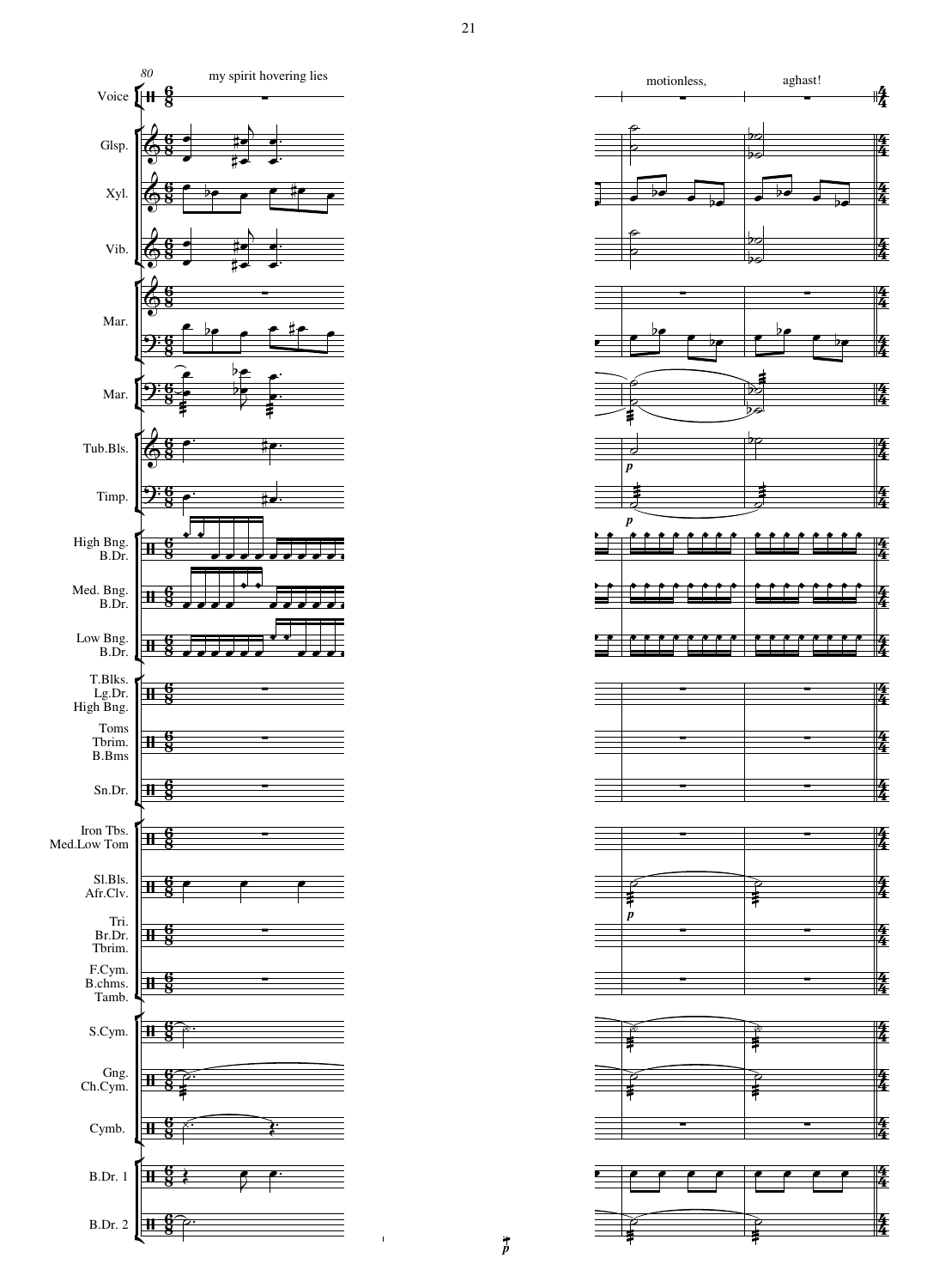



*ff*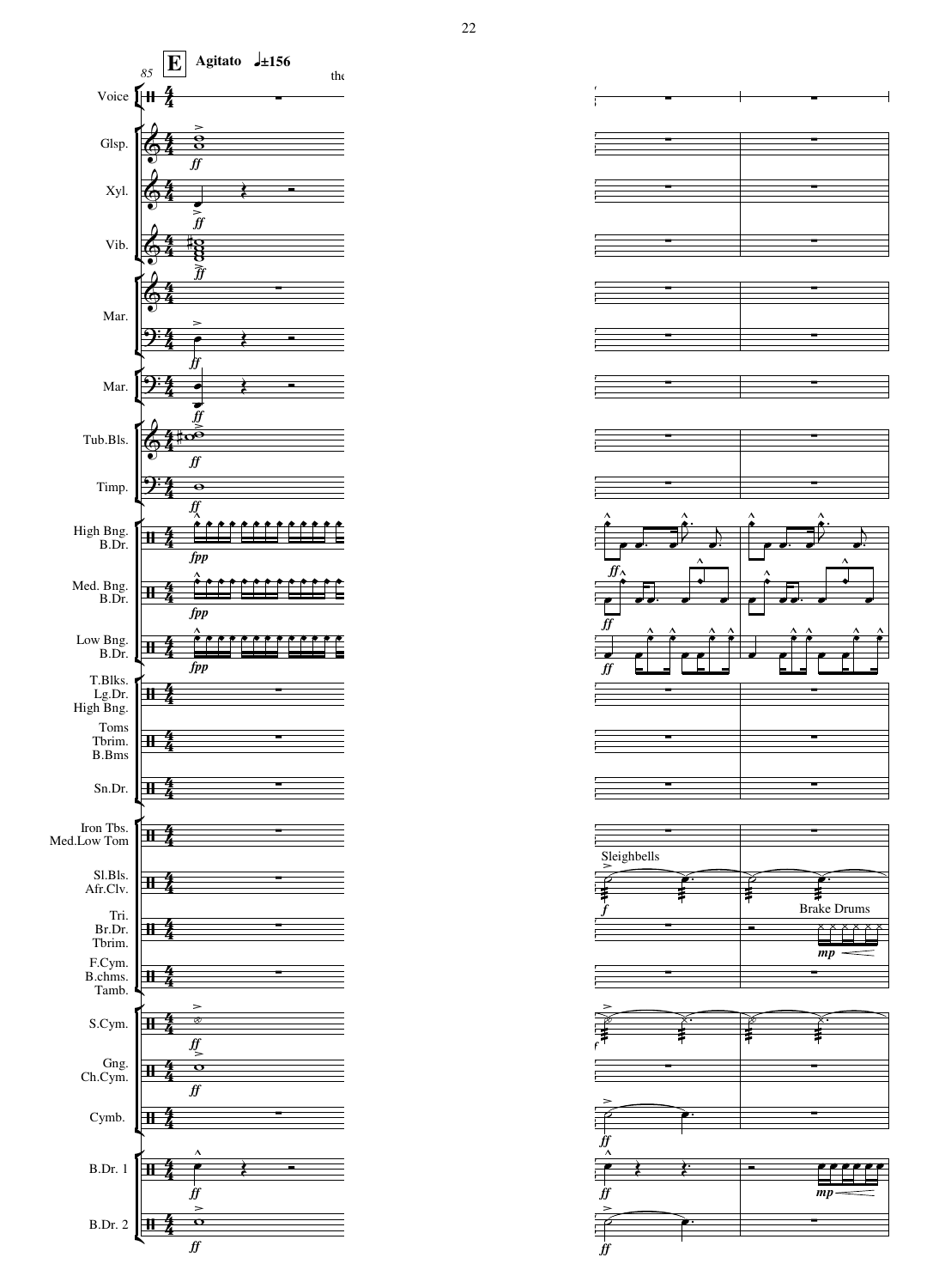



*f*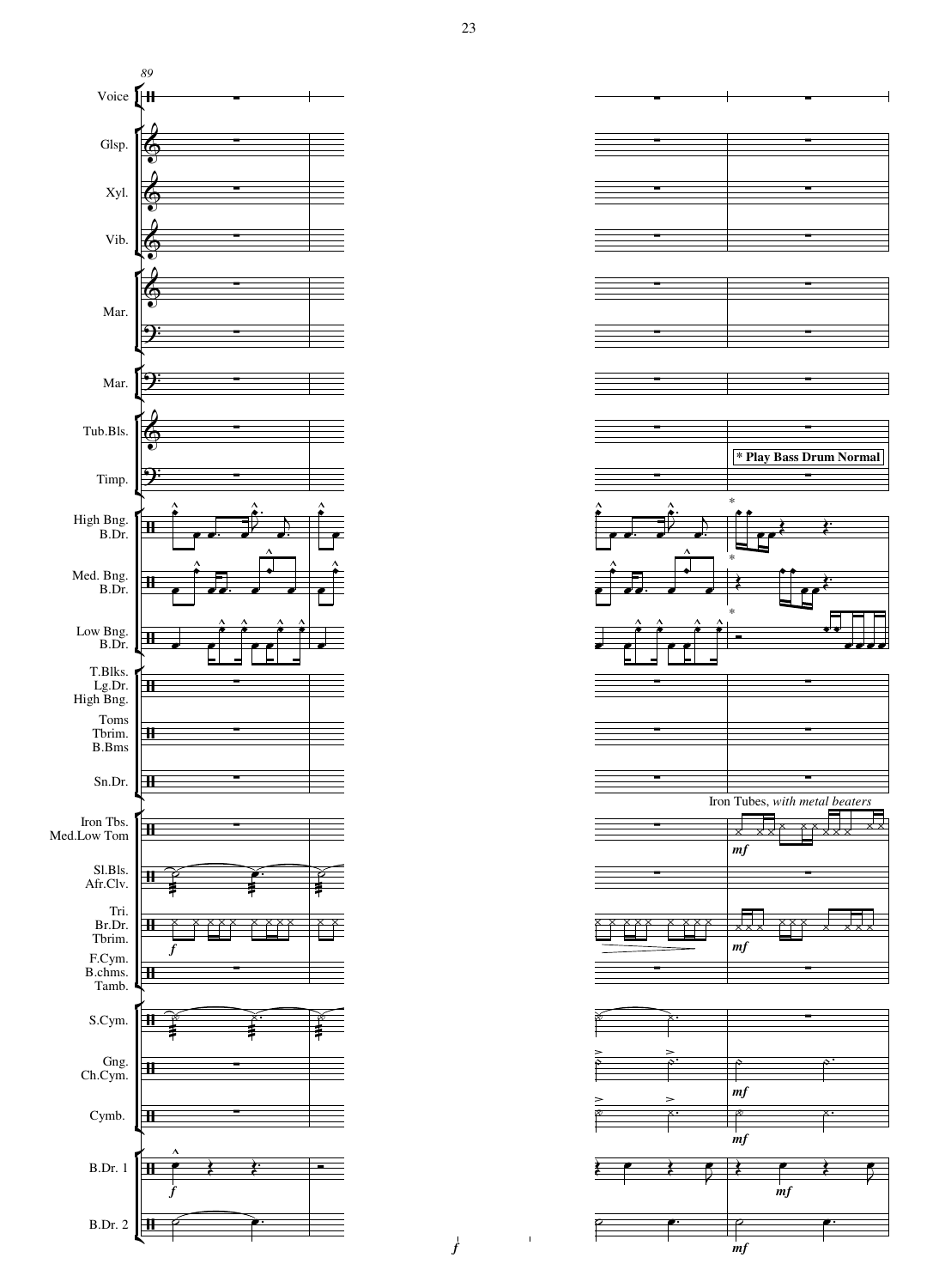

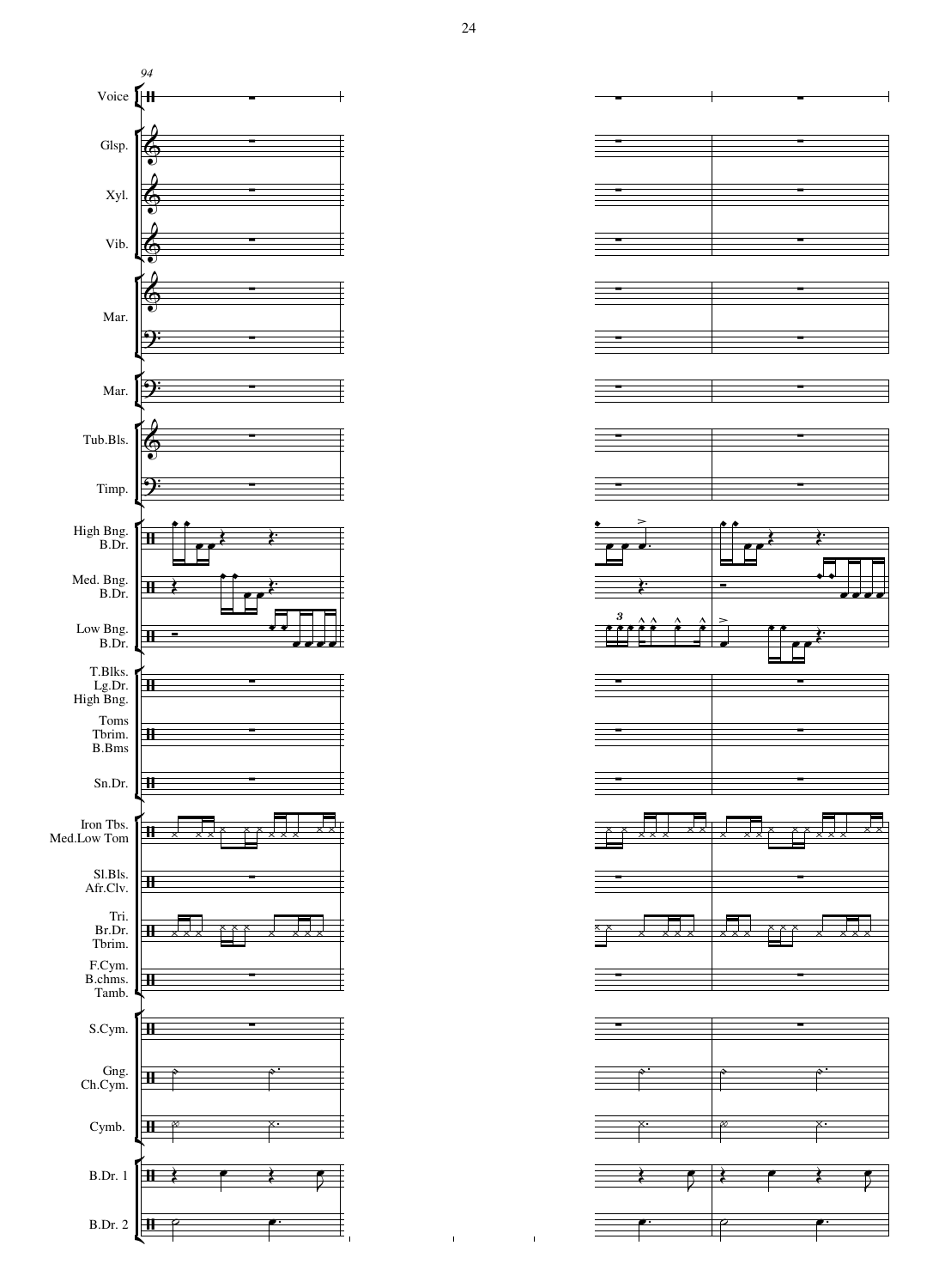

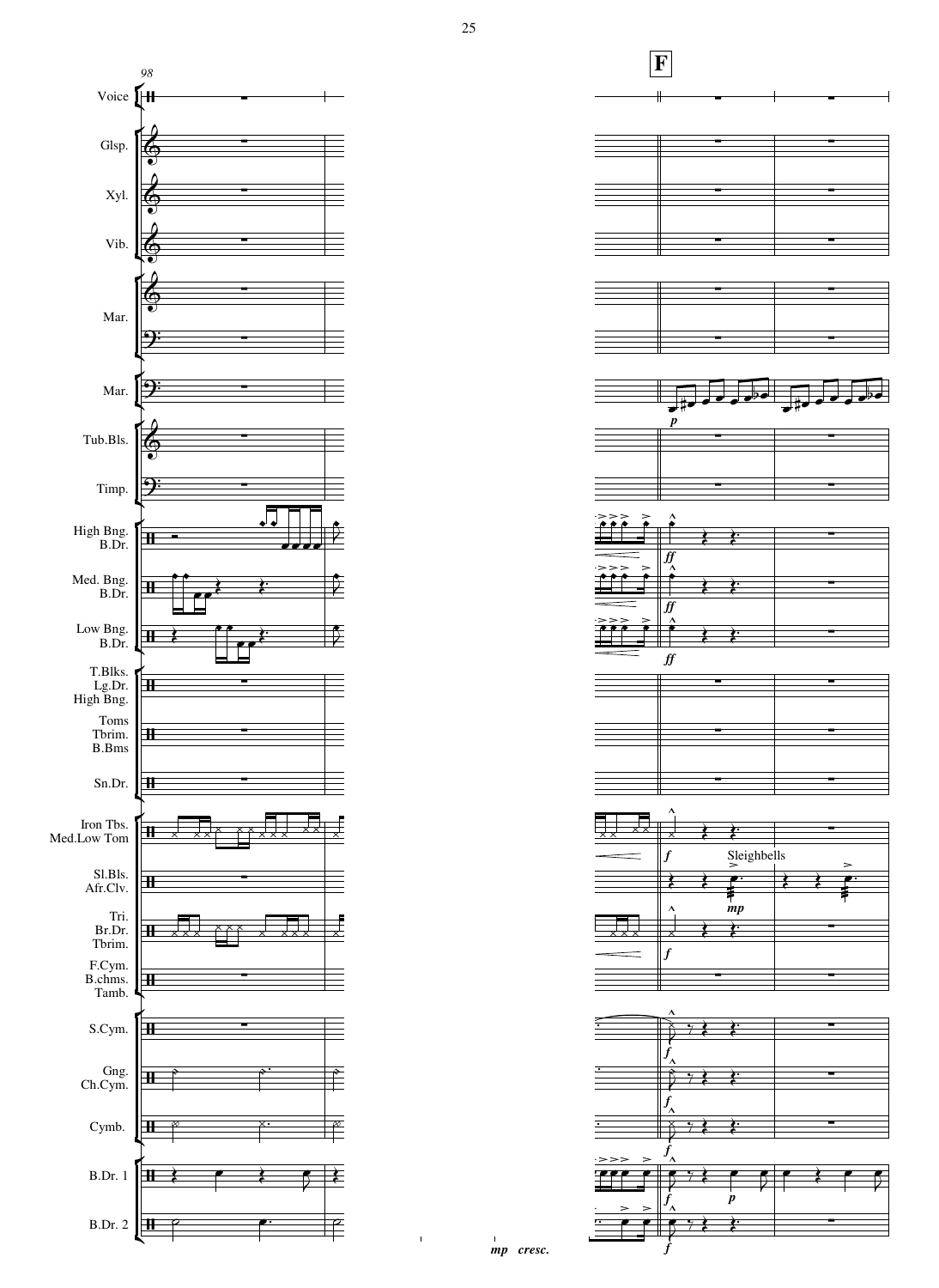



*p cresc.*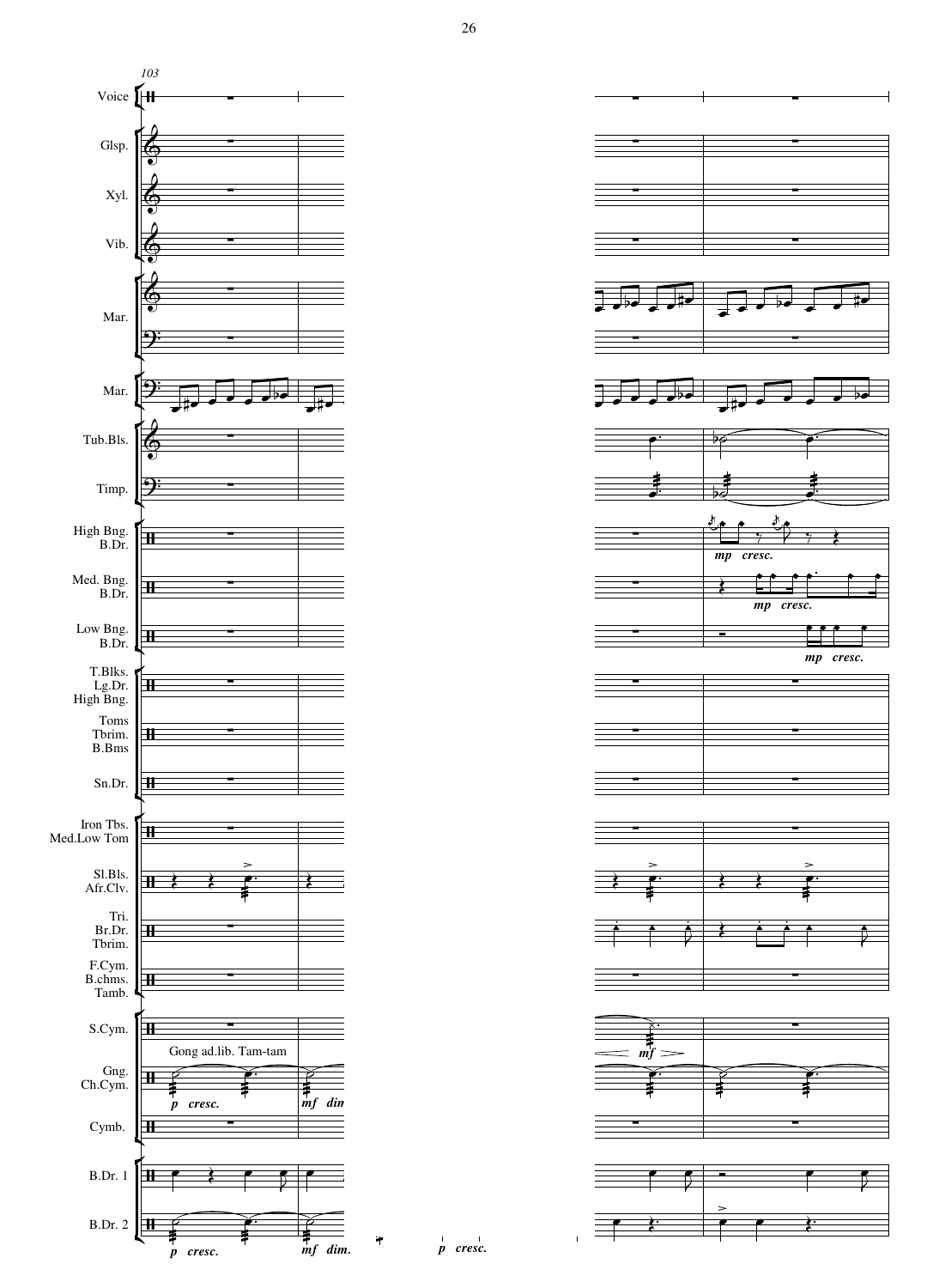

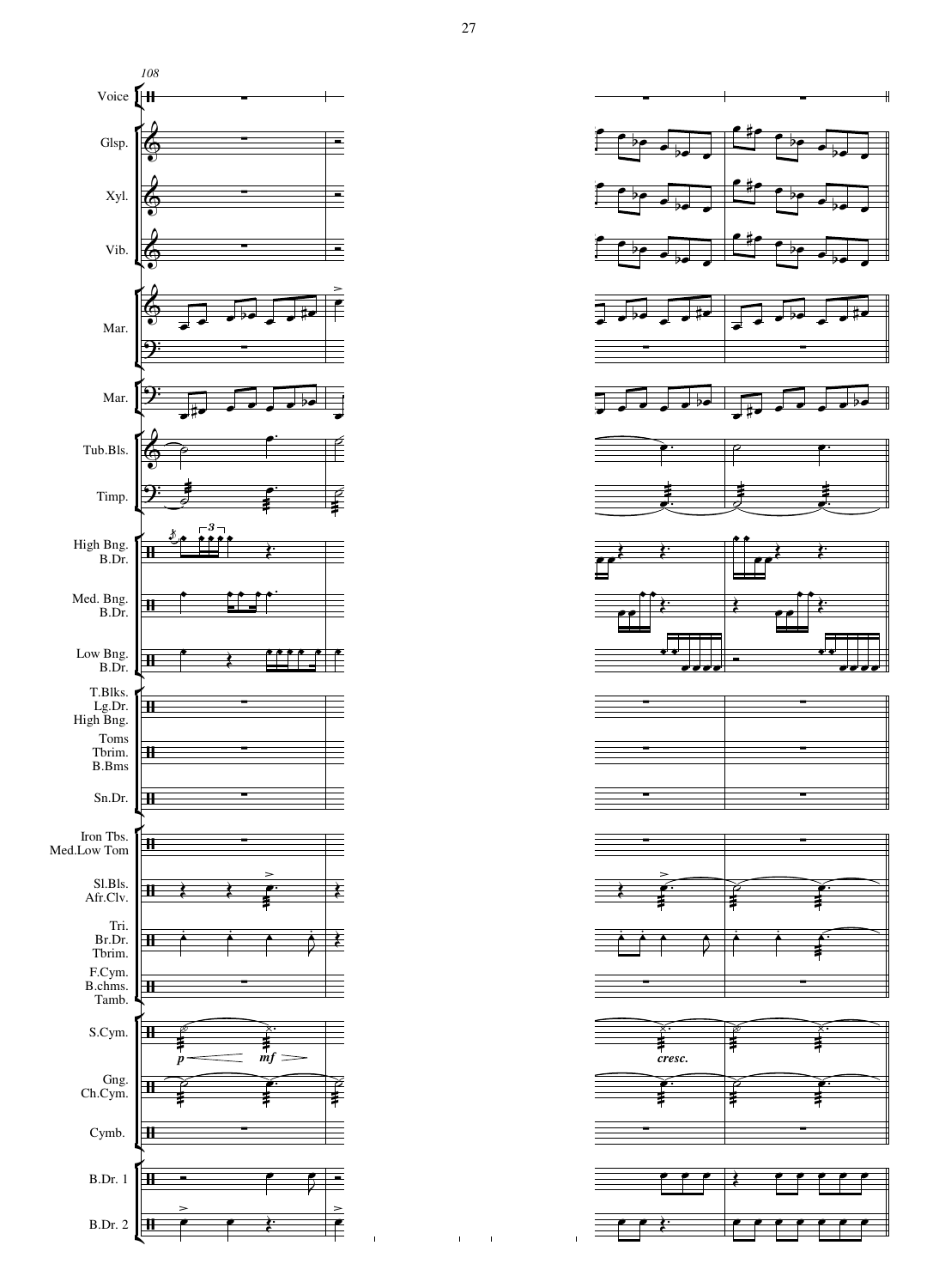



,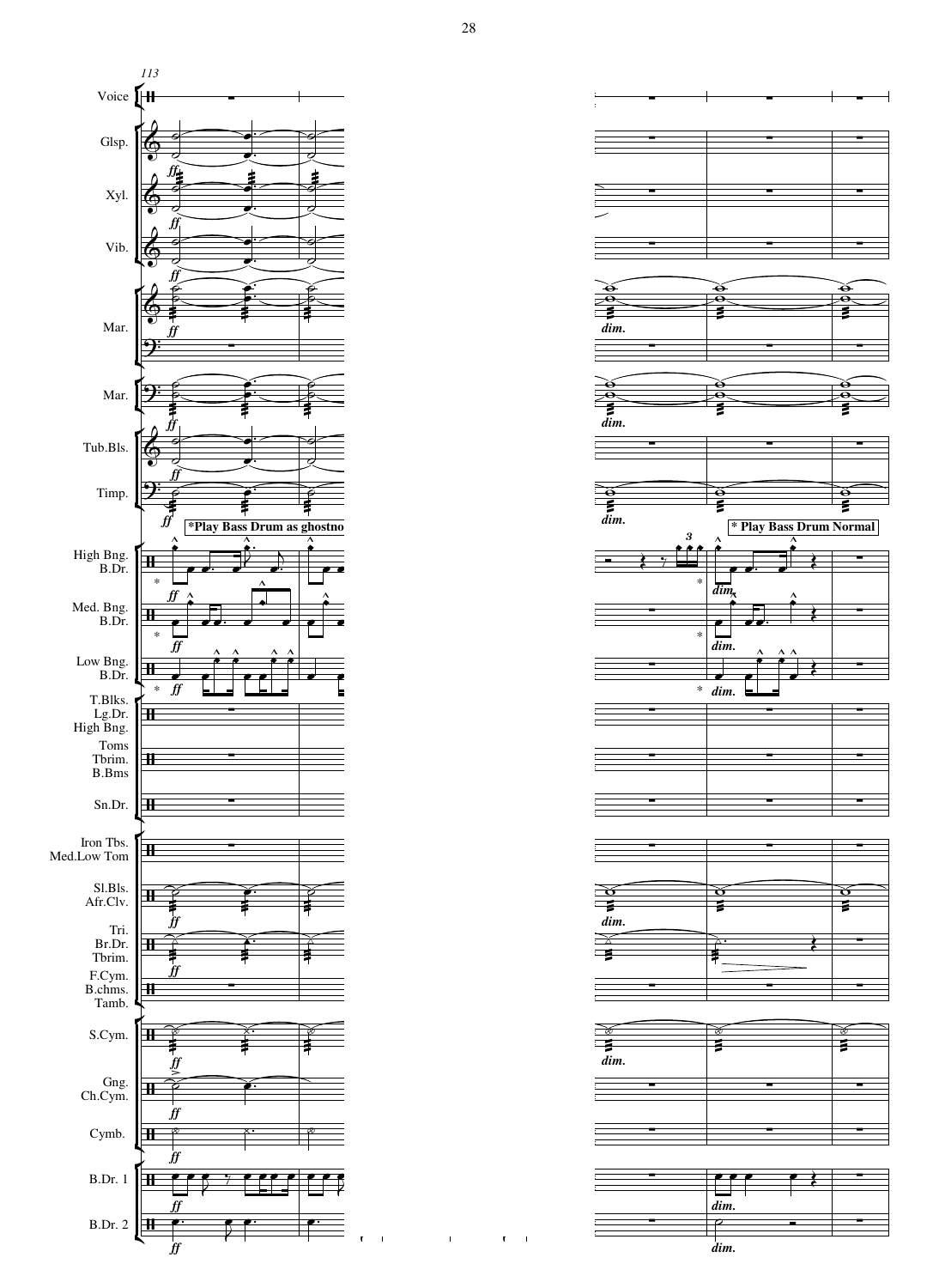

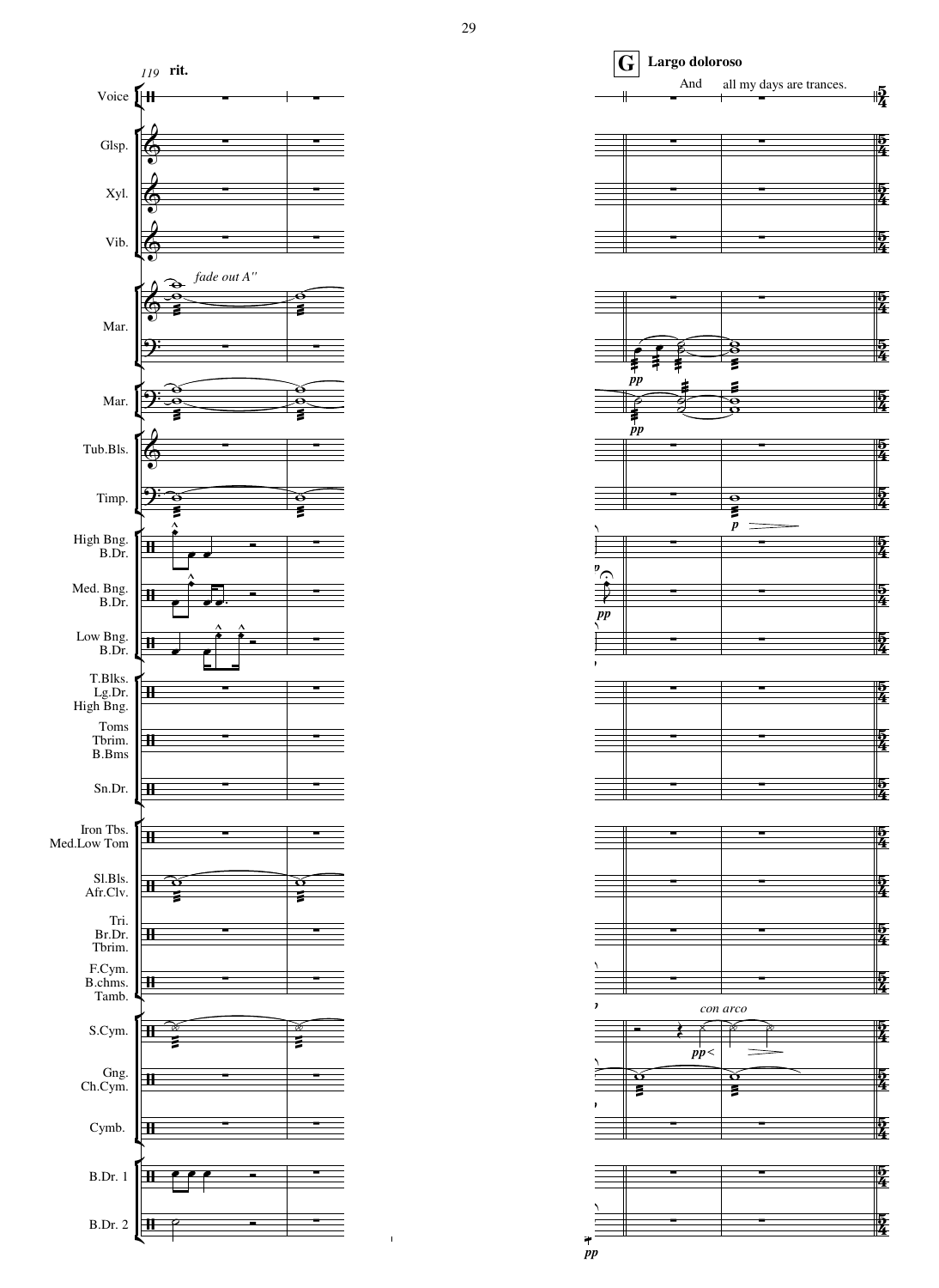



ere your footstep gleams

l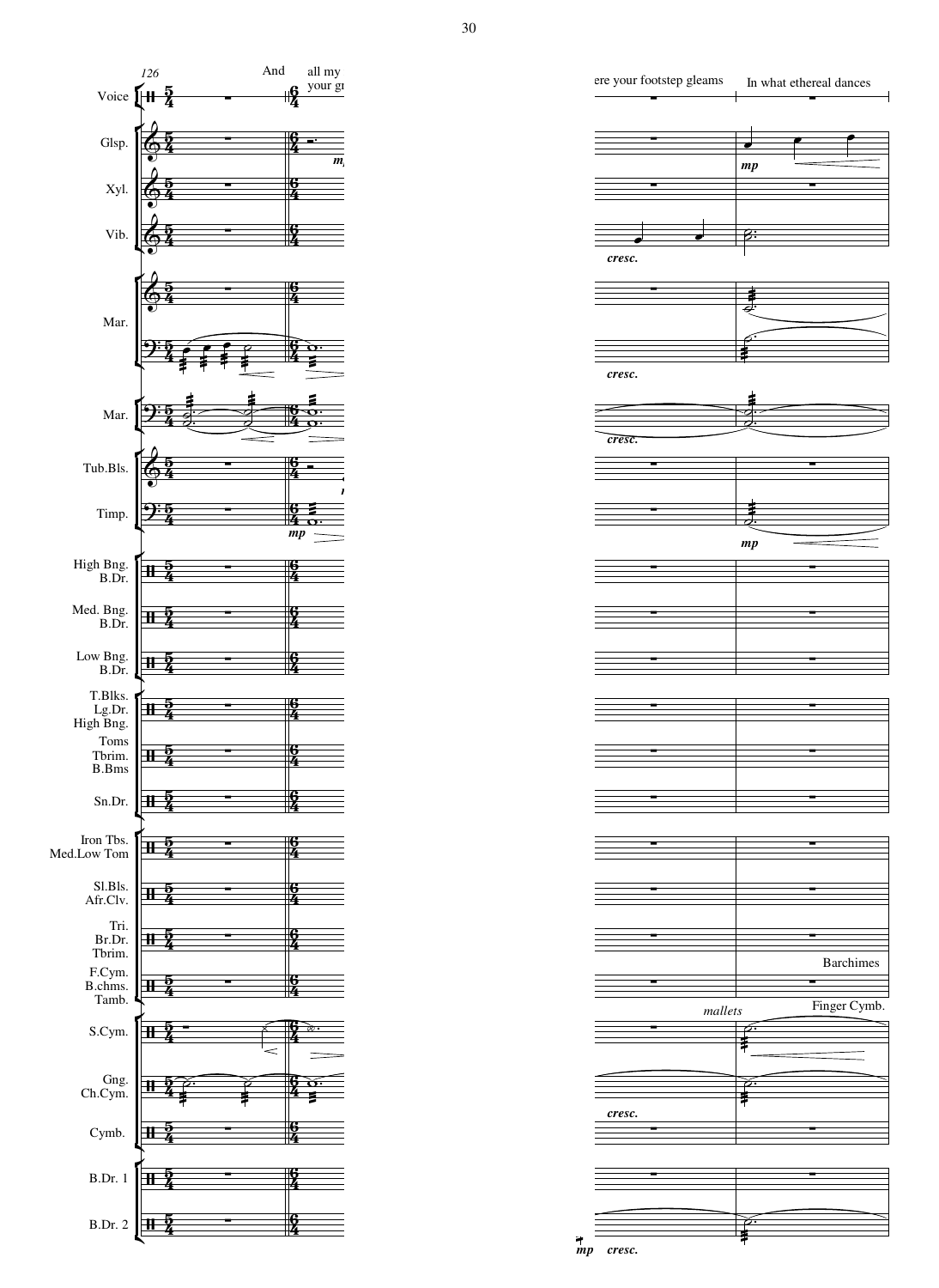



l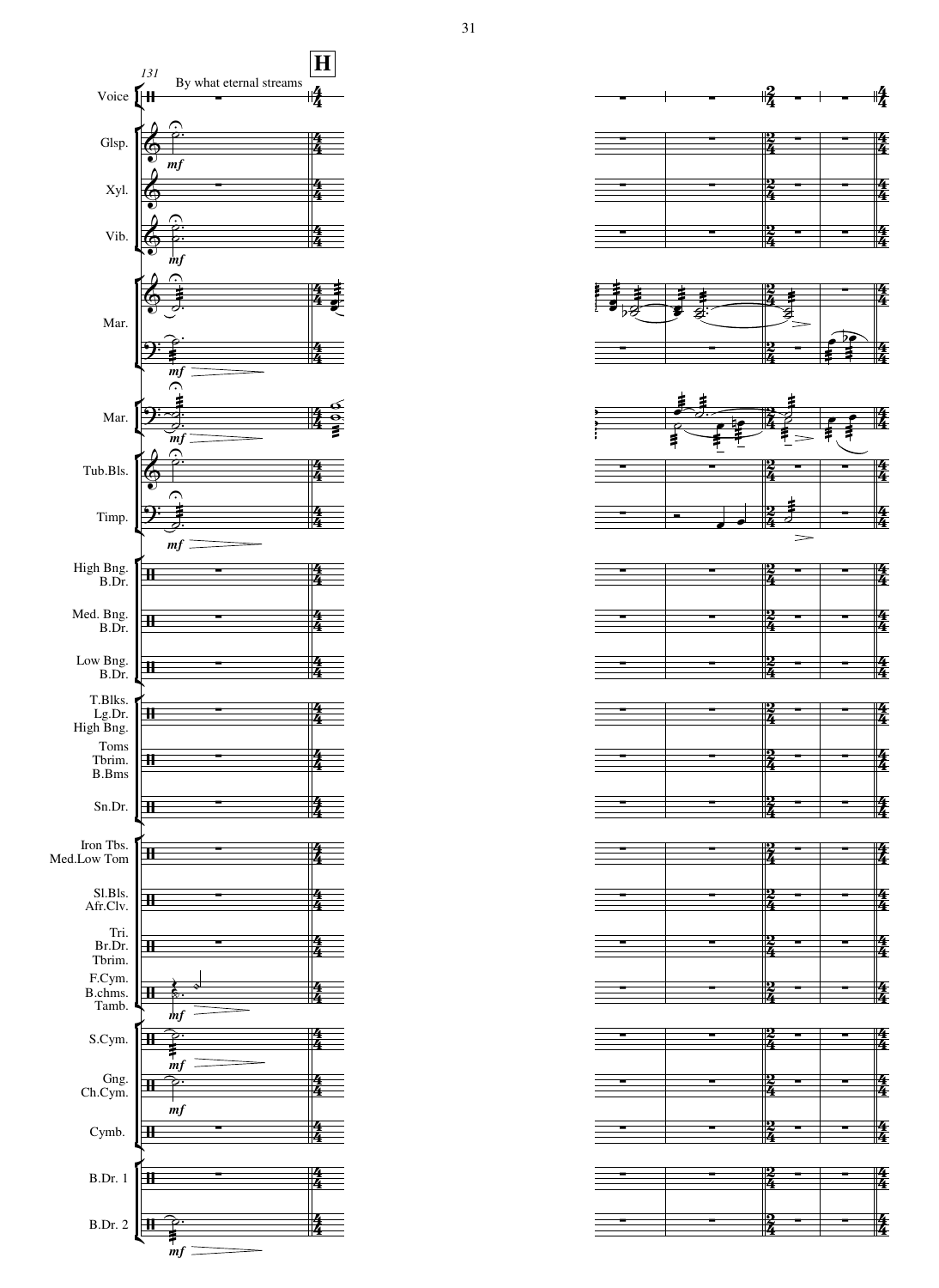

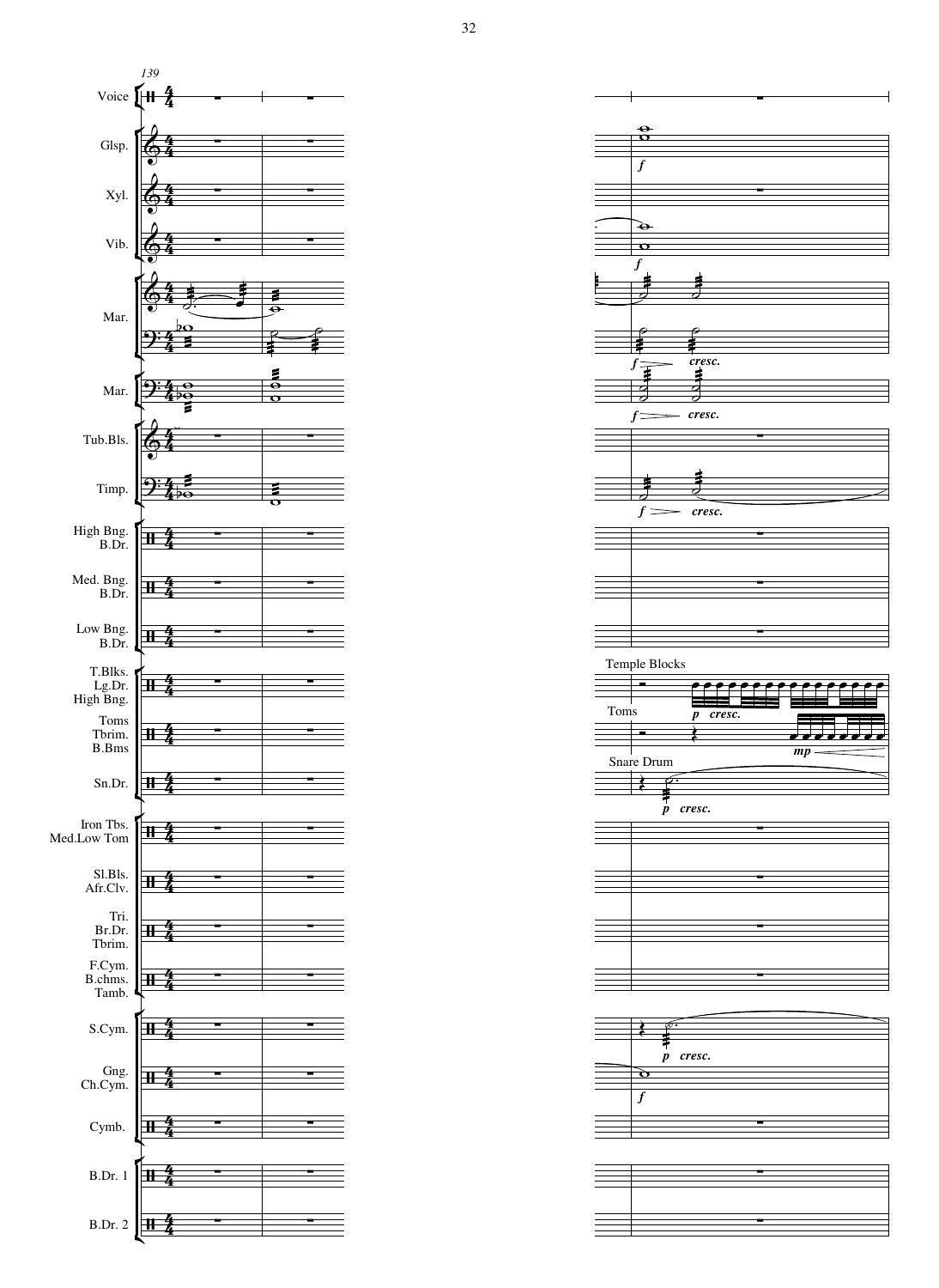

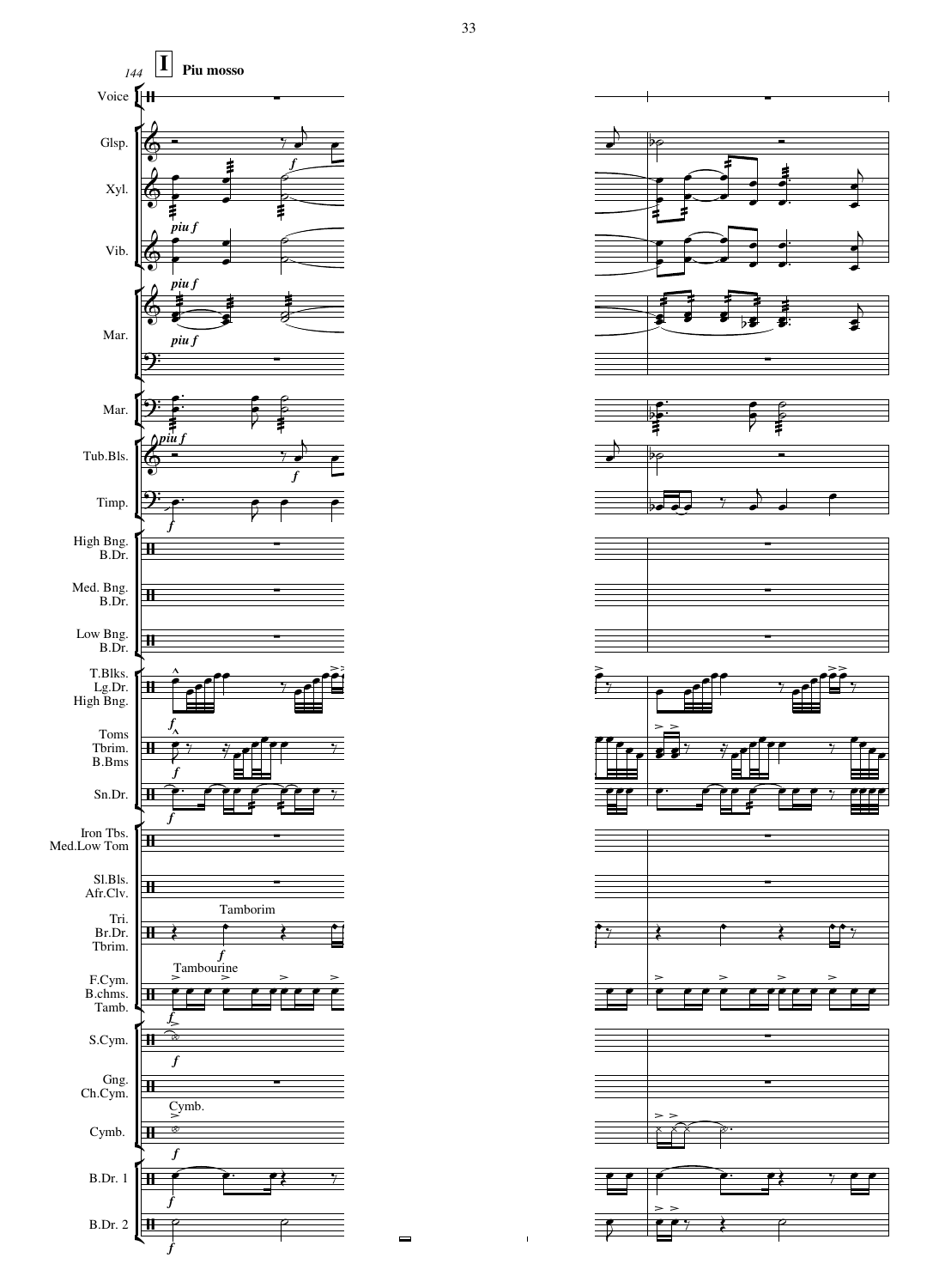

*mp*

Ŧ

İ

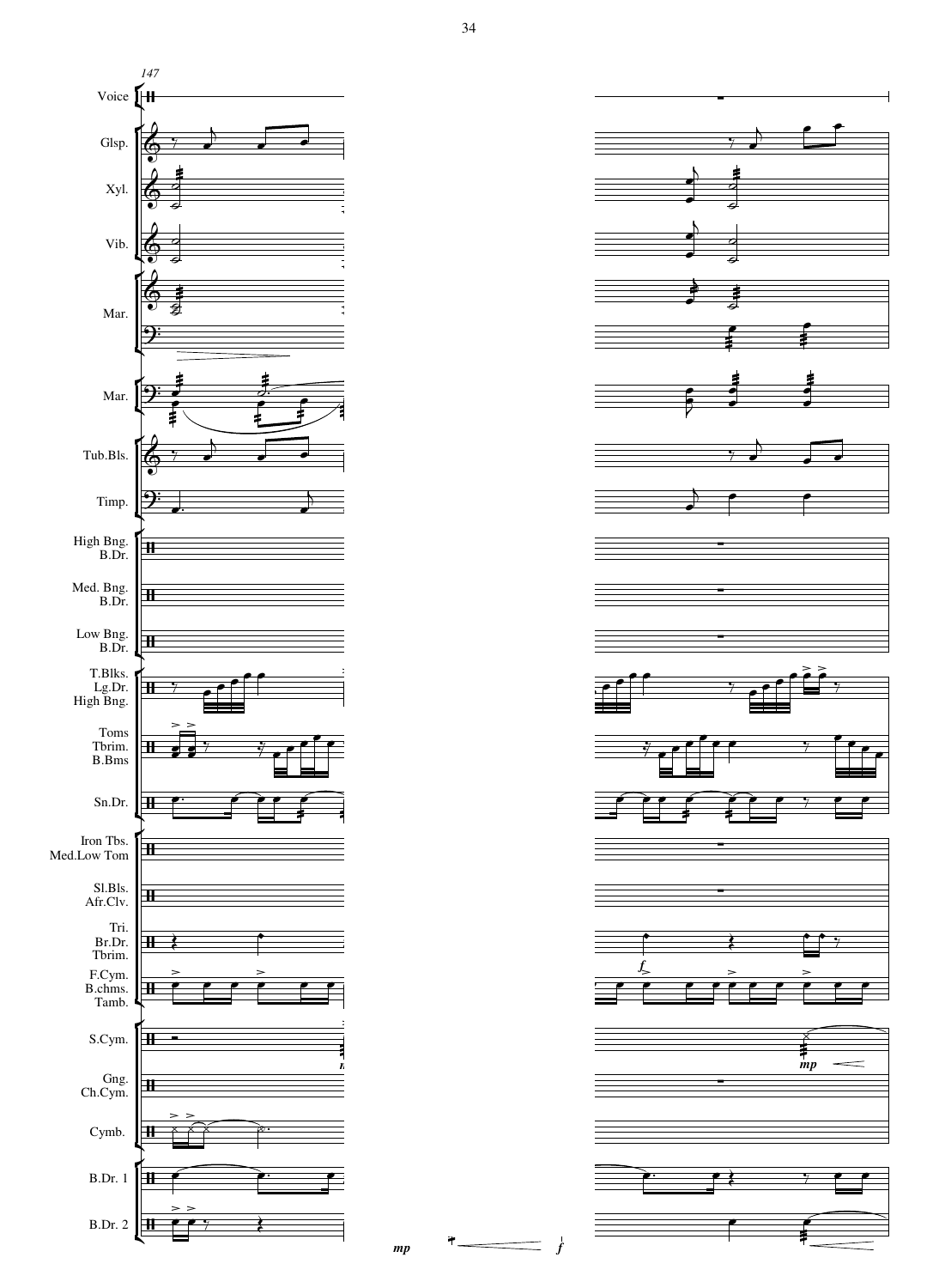

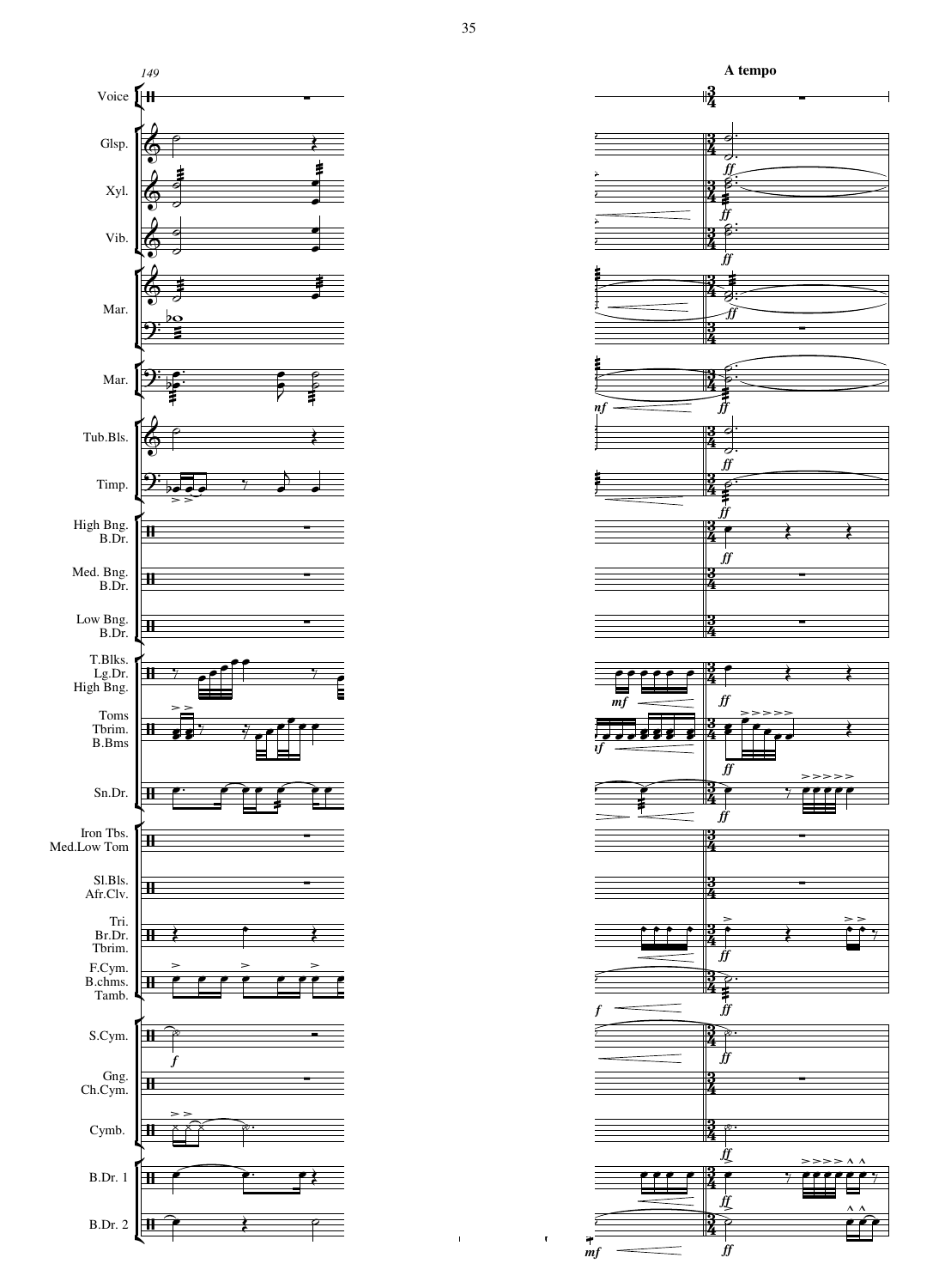



*f dim.*